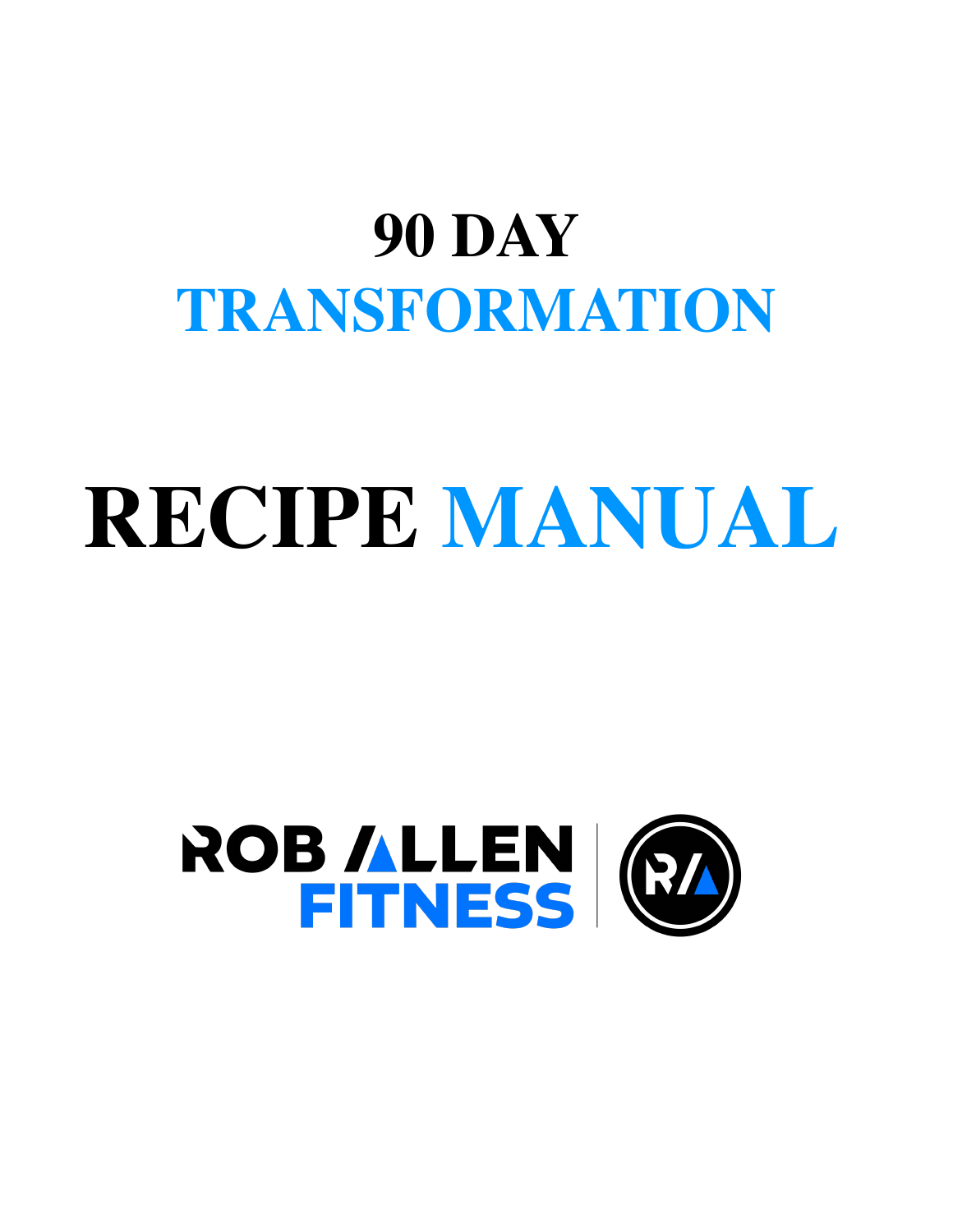### Green & Protein Smoothies

**Tip:** Blend the water and greens FIRST, then add the rest of the ingredients  $\hat{\epsilon}$  *(each \) recipe makes 1 serving)*

#### **Cinnamon Chia-Blueberry Smoothie**

1 cup Frozen Blueberries (wild), ½ cup Kale leaves, 1 tbsp. Chia Seeds, 1 tsp. Cinnamon, 1 tbsp. Lemon Juice, 1 cup Unsweetened Almond Milk, 1 serving Vanilla Protein Powder

#### **Strawberry Almond Protein Smoothie**

1 serving Vanilla Protein Powder, 1 cup Frozen Strawberries, 2 tbsp. Almonds (raw), 1 tbsp. Chia Seeds, 1/2 cup Baby Spinach, 1 cup Unsweetened Almond Milk

#### **Cinnamon & Vanilla Smoothie**

1 serving Vanilla Protein Powder, 1 tbsp. Ground Flax Seed, 1 tbsp. Chia Seeds, 3/4 Banana (frozen), 2 Ice Cubes, 1 cup Water, 1/4 tsp Cinnamon, 1/2 cup Baby Spinach

#### **Cherry Vanilla Smoothie**

3/4 cup Frozen Cherries, 1 serving Vanilla Protein Powder, 1 cup Baby Spinach, 1 cup Unsweetened Almond Milk, 1 Tbsp. Chia Seeds (sub chocolate protein if you prefer!)

#### **Blueberry Cashew Smoothie**

3 tbsps. Cashews, 2 tbsps. Hemp Seeds, 1 serving Vanilla Protein Powder, 1 cup Water, 1 cup Baby Spinach, 3/4 cup Frozen Blueberries

#### **Tropical Green Smoothie**

1/2 Avocado, 1/2 cup Baby Spinach, 1 serving Protein Powder, 1 cup Unsweetened Almond Milk, 1/2 cup Pineapple (fresh or frozen)

#### **Strawberry Banana Smoothie**

1 cup Frozen Strawberries, 1/2 Banana, 2 tbsps. Oats (Gluten-Free), 1 cup Unsweetened Almond Milk, 1 tbsp. Hemp Seeds, 1 serving Vanilla Protein Powder, 1 tsp Coconut Oil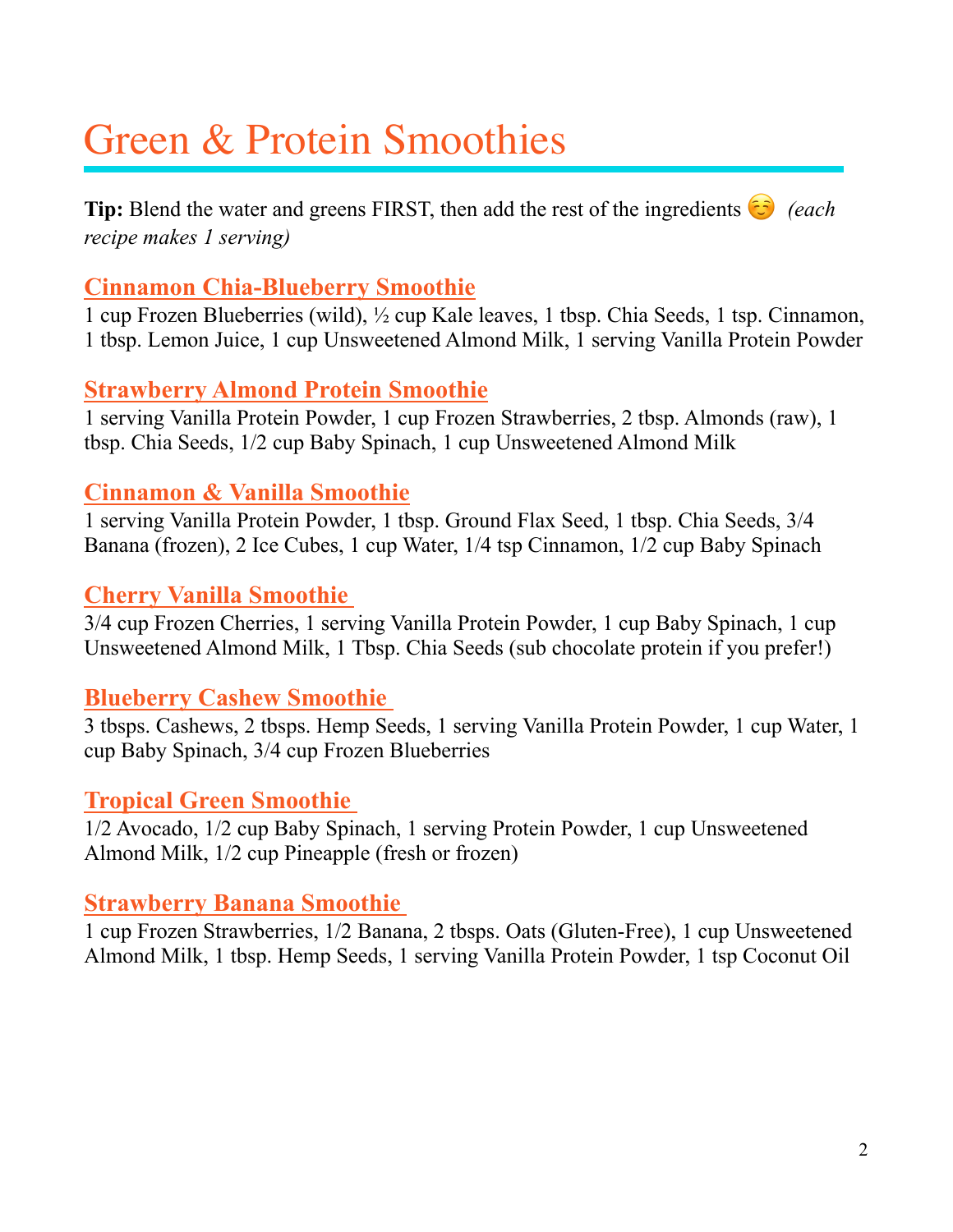## Morning Mojo

Having your morning mojo every morning is a great way to start the day! This little concoction will jump-start your metabolism, rehydrate your body, and help you detox your body all at the same time!

#### **Ingredients:**

- 12 oz. glass water (at room temperature)
- Juice of  $\frac{1}{2}$  lemon
- Either:  $\frac{1}{2}$  inch knob ginger root OR pinch of cayenne pepper

**Directions:** Add the lemon juice to the glass of water. If ginger: finely grate the ginger using a zester, and add the zest to the glass of water. If cayenne pepper: add a pinch of cayenne to your water. Enjoy!

### Homemade Dressings & Condiments

#### **Mom's Balsamic Dressing**

*(12 servings, 2 Tbsp. per serving. Store in refrigerator)* 

#### **Ingredients:**

- 1 cup Extra Virgin Olive Oil
- 1/3 cup Balsamic Vinegar
- 1 tbsp. Dried Parsley
- 1/2 tsp Sea Salt
- 1/4 tsp Black Pepper (just to season)
- 1 tbsp. Honey Mustard
- 1 Garlic (1 clove, minced)

**Directions:** Add all ingredients into a bowl & whisk until thick and creamy. Check for seasoning.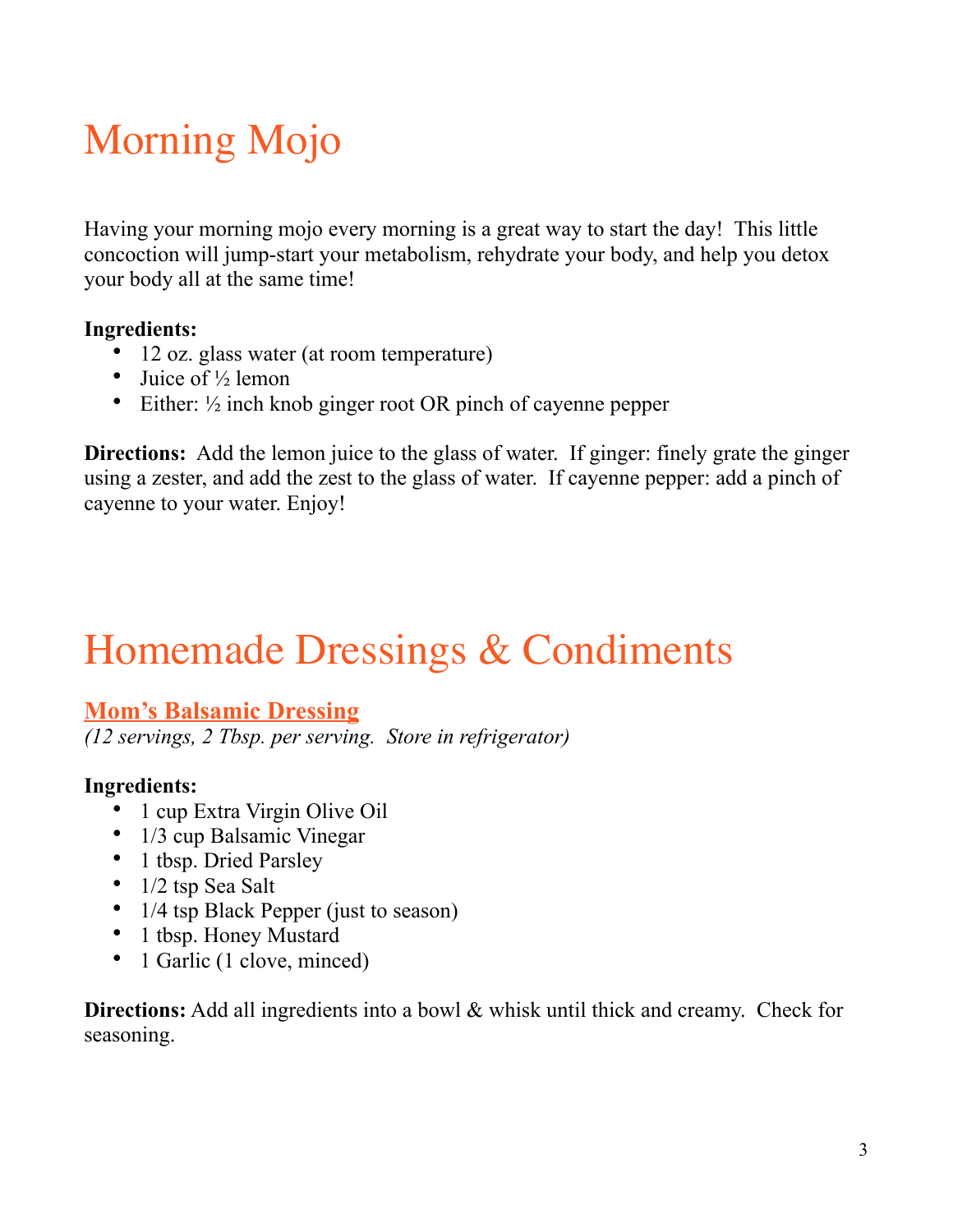#### **Simple Lemon Citrus Vinaigrette**

*(12 servings, 2 Tbsp. per serving. Store in refrigerator)* 

- $\frac{3}{4}$  cup Extra Virgin Olive Oil
- $\frac{1}{4}$  cup Fresh Squeezed Lemon Juice
- 1 tsp. Dijon Mustard
- $\bullet$  1.5 tsp. Honey
- Sea Salt & Pepper for seasoning

**Directions:** Add all ingredients into a bowl & whisk until incorporated. Check for seasoning.

#### **Apple Cider Vinaigrette**

*(8 servings, 2 Tbsp. per serving. Store in refrigerator)* 

#### **Ingredients:**

- 1 garlic clove, minced
- 1 tablespoon Dijon mustard
- 1/4 cup apple cider vinegar
- 2 Tbsp. fresh lemon juice
- 1 Tbsp. raw honey,
- 1/3 cup extra-virgin olive oil
- Sea Salt & Pepper for seasoning

**Directions:** Add all ingredients into a bowl & whisk until incorporated. Check for seasoning. Allow dressing to sit for about 30 minutes before using to get the full flavor!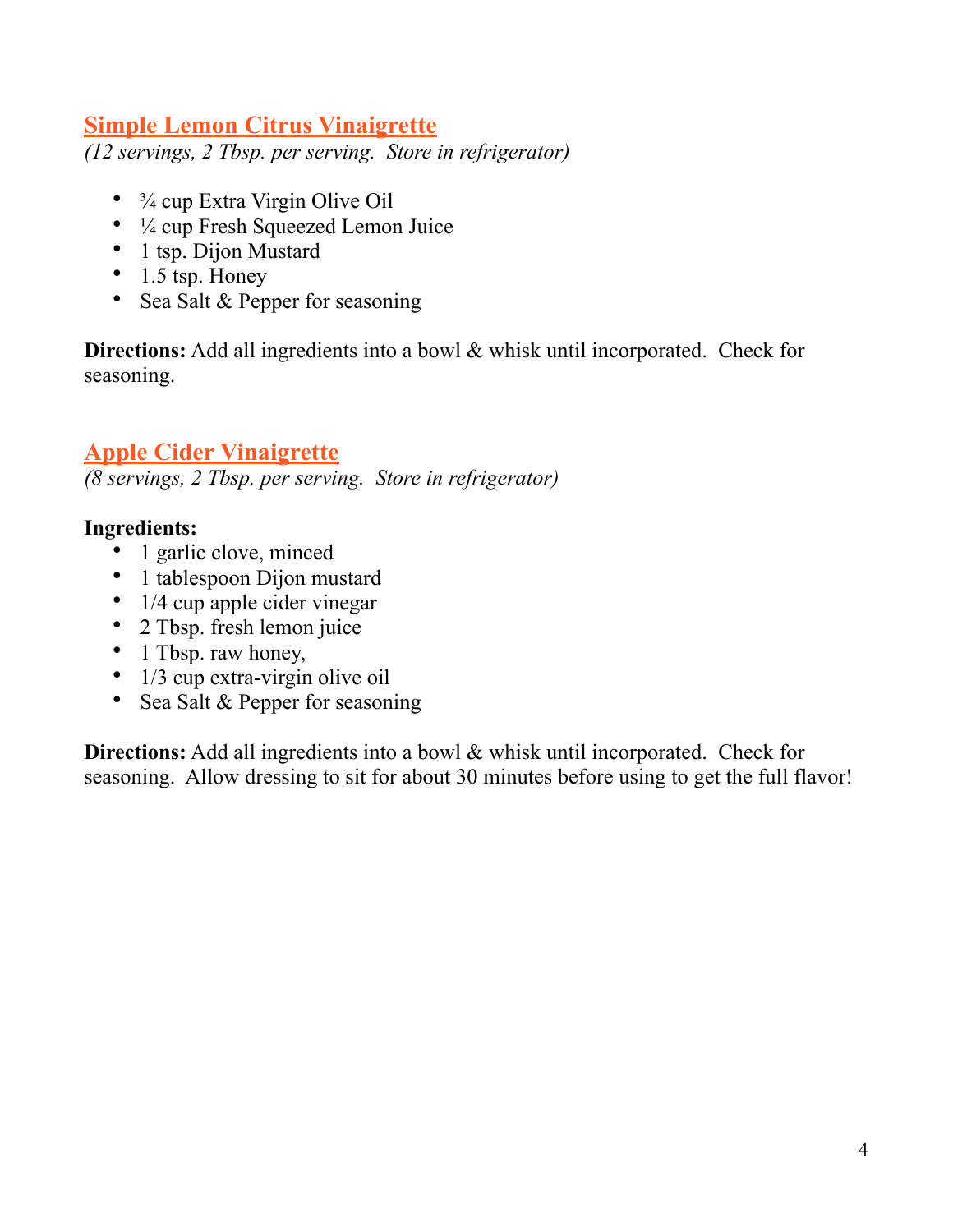# Breakfast Deliciousness

#### **Almond Protein Pancakes**

*Prep Time: 10 min*

#### **Ingredients**

- 1/4 cup Almond Flour
- 2 tbsps. Vanilla Protein Powder (half a serving)
- $\bullet$  1 Egg
- 1.5 tsp. Coconut Oil
- 2 tbsps. Unsweetened Almond Milk
- 1 tsp Raw Honey
- 1/4 cup Blueberries (garnish)

**Directions**: Whisk almond flour, almond milk, eggs, and honey together in a bowl until batter is smooth. Heat oil in a skillet over medium heat; drop batter by large spoonful onto the griddle, and cook until bubbles form and the edges are dry (3 to 5 minutes.) Flip, and cook until browned on the other side, 3 to 5 minutes. Garnish with blueberries and enjoy!

#### **Quick Veggie Scramble**

*Prep Time: 15 min*

**Ingredients: (Serves 2)**1 tbsp. Extra Virgin Olive Oil

- 1/2 cup Broccoli (chopped)
- 1/2 Yellow Onion (chopped)
- 1/2 Green Bell Pepper (chopped)
- 1 Zucchini (small, chopped)
- $\bullet$  4 Eggs
- Sea Salt & Black Pepper (for seasoning)
- 1 Tomato (sliced, for garnish)
- 1 Avocado

**Directions:** Heat a pan over medium heat, and sauté broccoli, onion, green pepper, and zucchini until tender (about 3-5 mins). In a small bowl, add the eggs and whisk them together. Pour the eggs over the vegetables in the pan, and scramble to your liking. Season with salt and pepper. (Be sure to keep stirring them so the eggs don't stick to the bottom of the pan). Serve with sliced tomato (sprinkled with sea salt), and sliced avocado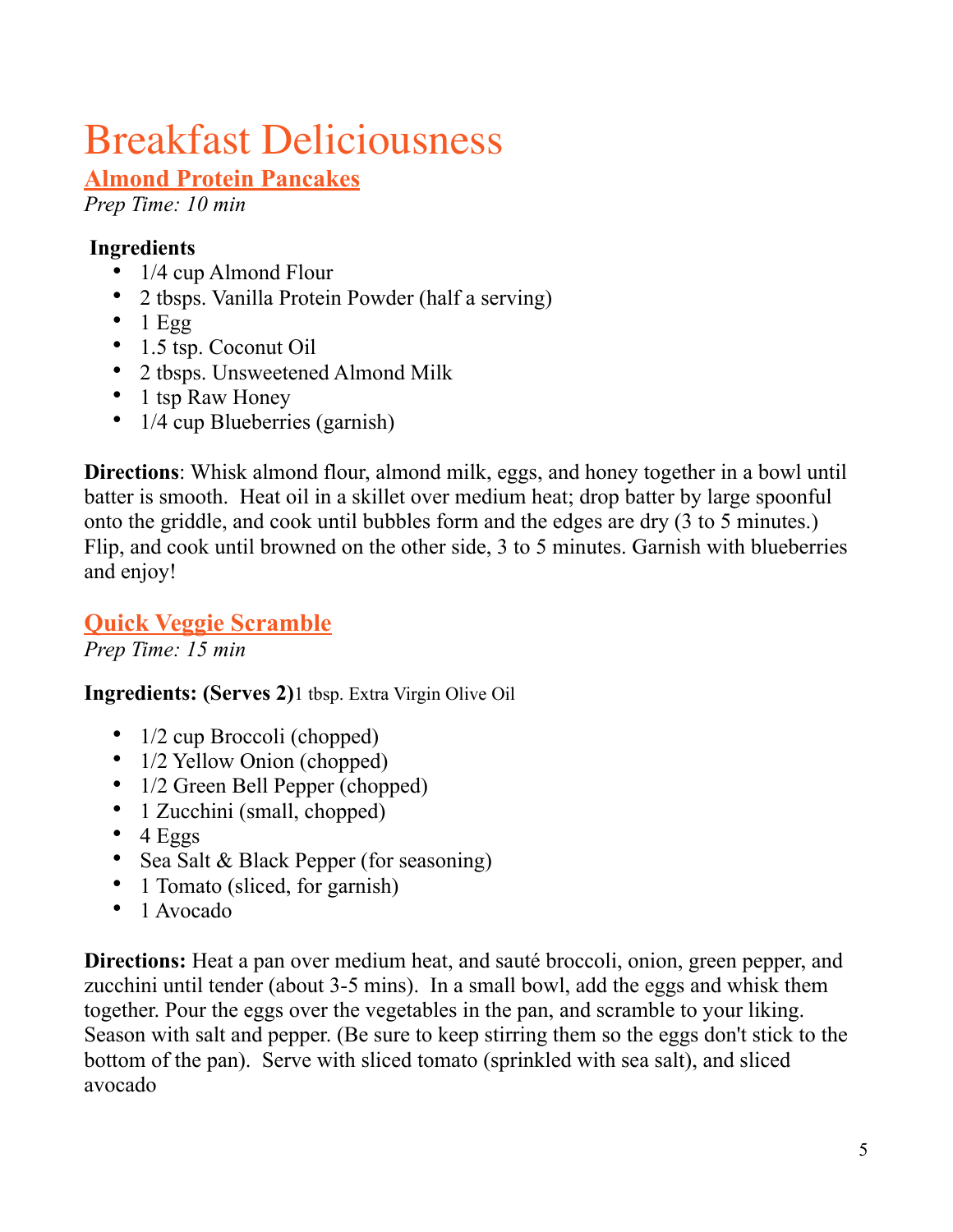#### **Mixed Berries**

**Ingredients**: (**Serves 1)**1/2 cup Fresh Mixed Berries

**Directions:** Enjoy!

### **Avocado Toast With Poached Eggs**

*Prep Time: 15 min* 

#### **Ingredients (Serves 1)**

- 1 slice Ezekiel Bread
- 1/2 Avocado
- Sea Salt & Black Pepper (to taste)
- $\bullet$  2 Eggs
- 1 tbsp. Apple Cider Vinegar
- 1/8 tsp Sea Salt

**Directions:** Bring a pot of water to a boil on your stove. Add sea salt and vinegar. Put Ezekiel bread in toaster. While water is heating, crack your egg into a bowl.

When the water is boiling, take a spoon and move it in a circle in your pot to create a "whirlpool." Gently add your egg into the pot. Poach for 3 to 4 minutes, then use a slotted spoon to carefully remove from the egg onto a paper towel-lined plate to soak up the excess water.

While eggs are poaching, cut avocado in half and remove the pit. Wrap one half and put it in the fridge for another time. Scoop avocado into a bowl, and mash it with a fork. Season with salt and pepper. Spread mixture out over toast. Transfer the eggs on top of your toast, and season again with salt and pepper if needed. Enjoy!

**Fajita Scramble** *Prep Time: 6 min* 

#### **Ingredients: (Serves 1)**

• 2 eggs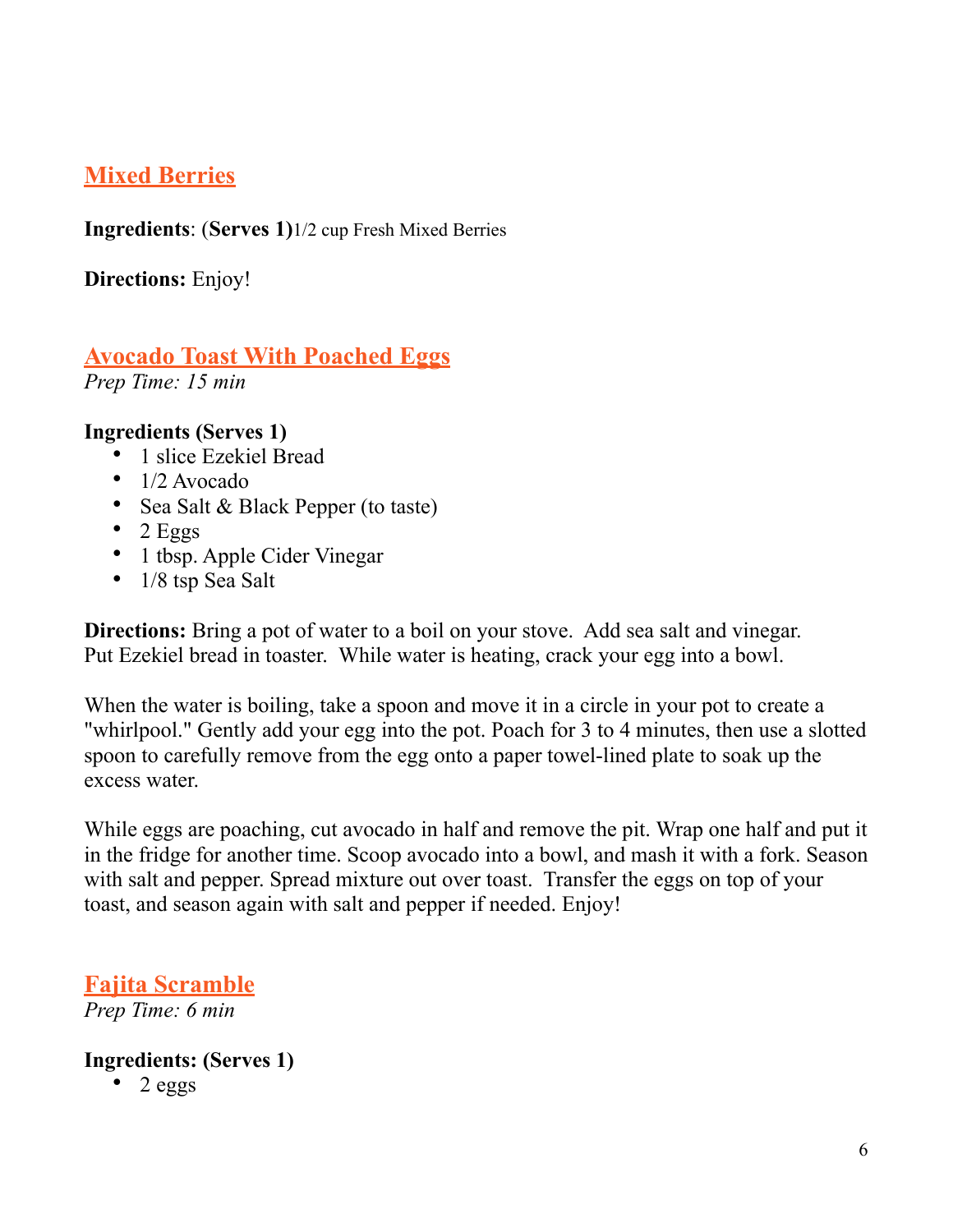• Leftover Chicken Fajita Ingredients, cut into bite-sized pieces

**Directions:** In a large sauté pan, heat all of your leftover chicken fajitas. Once warm, crack 2 eggs over the mixture and scramble until cooked to your desired consistency. Enjoy!

#### **Ezekiel Bread**

*Prep Time: 6 min* 

#### **Ingredients: (Serves 1)**

• 1 slice Ezekiel Bread

#### **Directions:**

Toast and enjoy!

#### **Poached Egg**  *Prep Time: 10 min*

#### **Ingredients: (Serves 1)**

- $\bullet$  1 Egg
- 1 tbsp. Apple Cider Vinegar
- 1/8 tsp Sea Salt

**Directions:** Bring a pot of water to a boil on your stove. Add sea salt and vinegar. Crack egg into a bowl. When the water is boiling, take a spoon and move it in a circle in your pot to create a "whirlpool." Gently add your egg into the pot. Poach for 3 to 4 minutes, then use a slotted spoon to carefully remove from the egg onto a paper towel-lined plate to soak up the excess water. Enjoy!

**Zucchini Bread Overnight Oats**  *Prep Time: 8 hours* 

**Ingredients: (Serves 2)**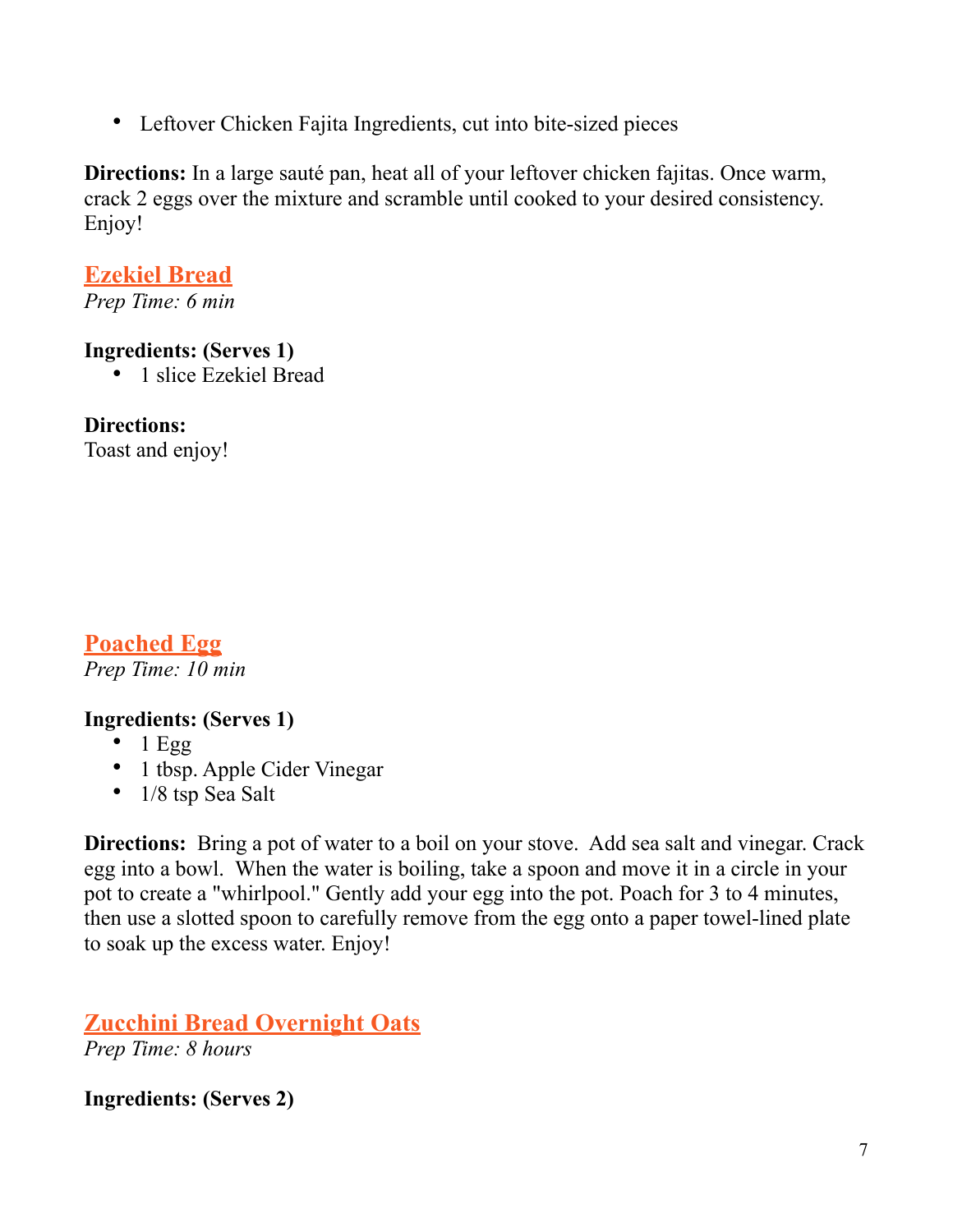- 3/4 cup Oats (Gluten-Free)
- 3/4 cup Unsweetened Almond Milk
- 1 tbsp. Ground Flax Seed
- 1 tbsp. Maple Syrup
- $\bullet$  1/2 tsp Cinnamon
- 1 Zucchini (grated-about 1 cup total)
- 2 tbsps. Hemp Seeds
- 1 Banana (sliced)

**Directions:** Mix together the oats, almond milk, ground flax seeds, maple syrup, cinnamon, zucchini, and hemp seeds in a large bowl. Cover the bowl, and then put it in the refrigerator overnight.

In the morning, take a cereal bowl and put about half of the overnight oats in the bottom. (save the other half for following day). Add about 2 Tbsp. of additional oats to the bowl, stir. Add 1/2 of a banana, sliced. Sprinkle with cinnamon, and enjoy!

**NOTES:** Hot or cold - These are great both hot AND cold! Simply put it in the microwave for 30-90 seconds to warm it up.

**Scrambled Egg**  *Prep Time: 6 min* 

#### **Ingredients: (Serves 1)**

- Egg
- Sea Salt & Black Pepper

**Directions:** Warm a non-stick pan over medium heat. Once warm, crack egg into a bowl and whisk. Season with salt and pepper. Pour the egg into the pan, and scramble until it's cooked to your desired consistency. Enjoy!

**Weekend Prosciutto, Eggs & Avocado**  *Prep Time: 15 min* 

#### **Ingredients: (Serves 1)**

- 1/4 tsp Coconut Oil
- $\bullet$  2 Egg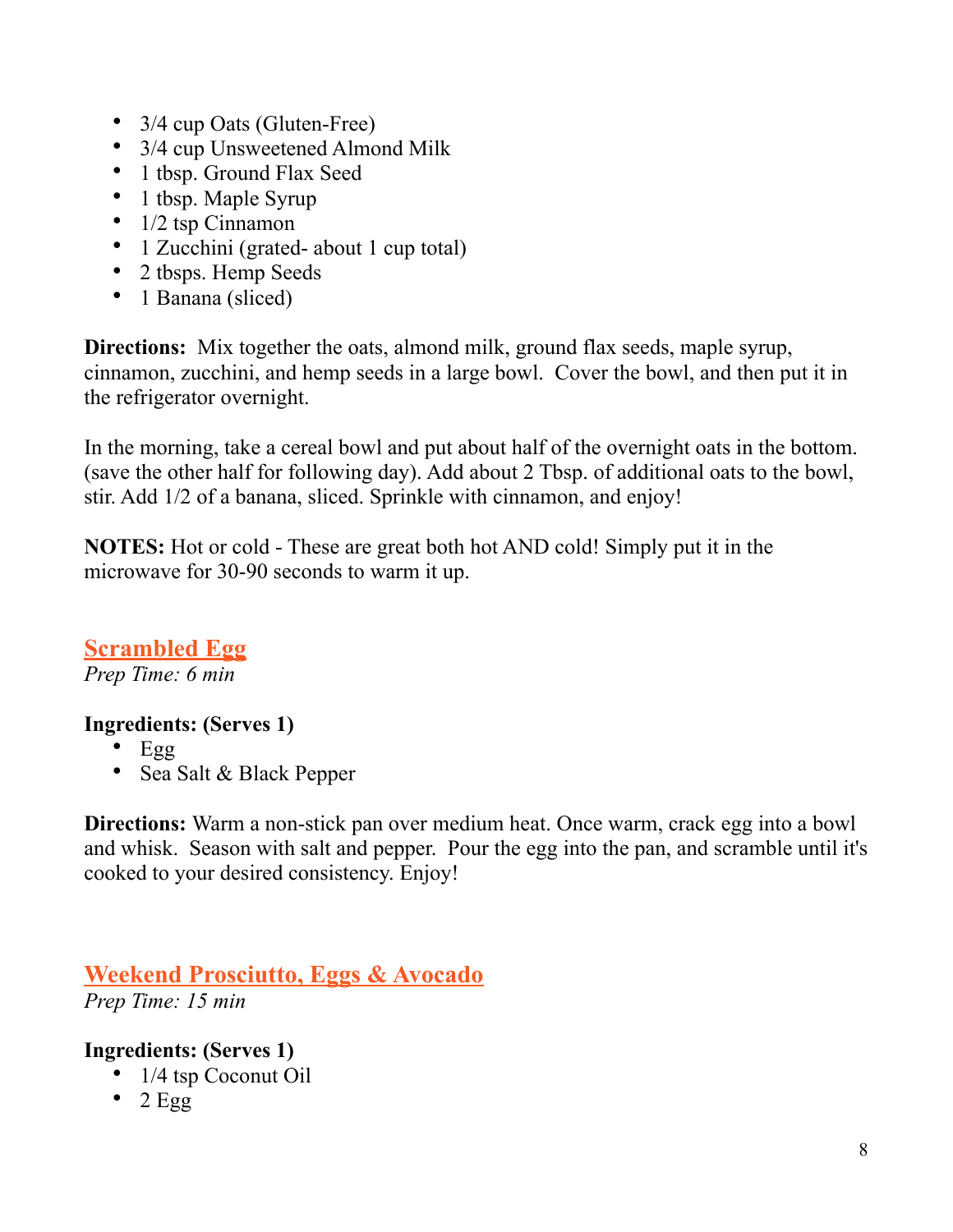- 1 slice Ezekiel Bread
- 1/3 Avocado
- 2 oz. Sliced Prosciutto

**Directions:** Heat coconut oil in a non-stick skillet over medium heat. Then, crack eggs into the skillet and cook however you'd like. While eggs are cooking, slice the avocado and arrange it on plate. Toast Ezekiel bread.

Once eggs are finished, plate the eggs. Add prosciutto to the skillet and heat for about 30 seconds just to warm it up. Plate everything together and enjoy!

### Salad & Wrap Recipes…

#### **Veggies & Hummus Wraps**

*Prep Time: 15 min* 

#### **Ingredients: (Serves 2)**

- 1 Beet
- 1 Yellow Bell Pepper
- 1 Cucumber
- 1 Zucchini
- 1 tbsp. Extra Virgin Olive Oil
- Sea Salt & Black Pepper (to taste)
- 4 cups Collard Greens (washed and stems removed)
- $1/2$  cup Hummus
- 1/2 cup Alfalfa Sprouts

**Directions:** Slice vegetables (beets, pepper, cucumber, and zucchini), into thin "matchstick" size pieces. Or, if you have a spiralizer, you can use that also. Box grater works as well.

Once everything is chopped, toss with extra virgin olive oil and season with sea salt and fresh ground black pepper.

For the collard green "wraps," spread out a spoonful of hummus on each. Add the sprouts and top with chopped veggies. Wrap it up and enjoy!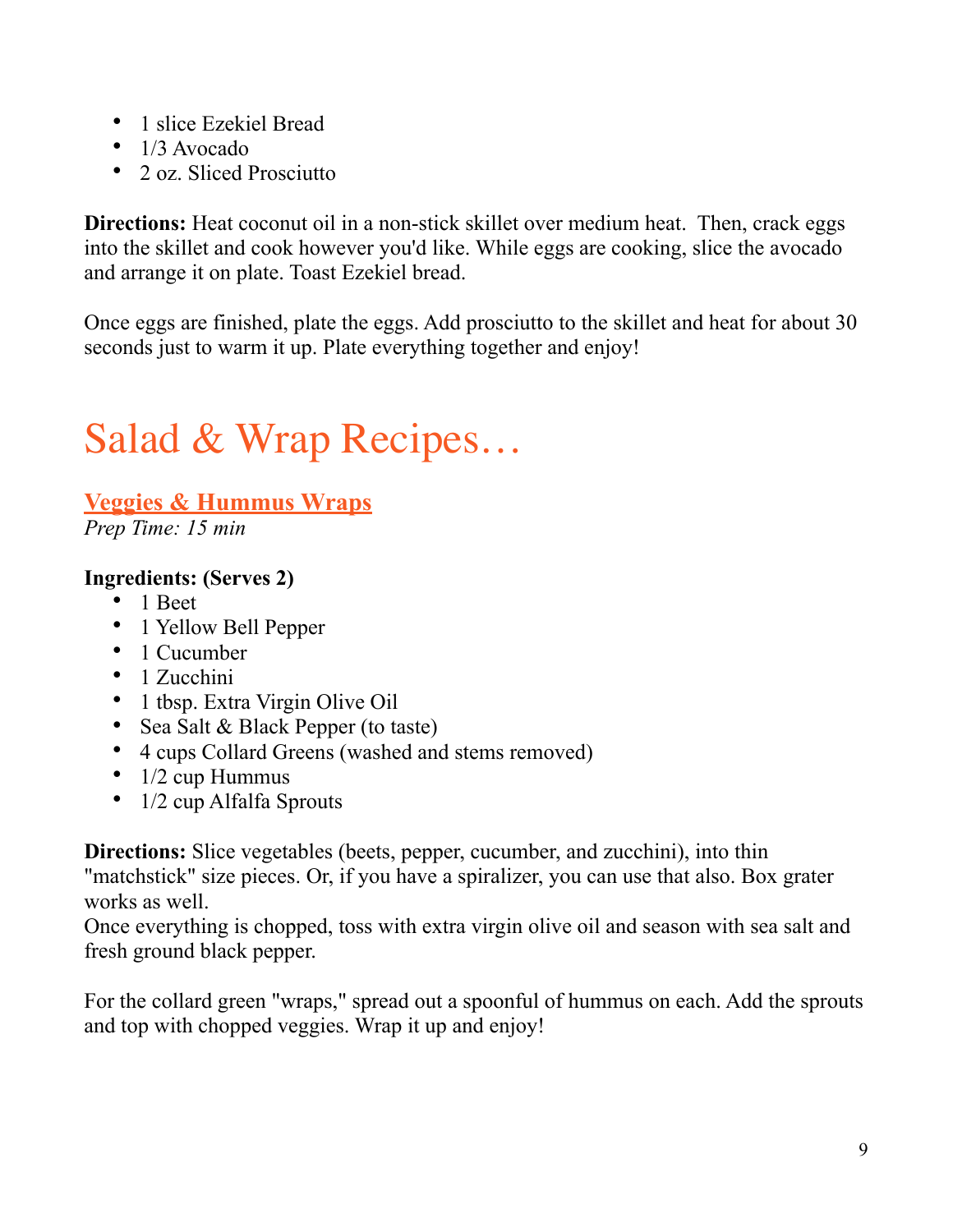#### **Sliced Avocado**

*Prep Time: 1 min* 

#### **Ingredients: (serves 1)**

- 1/4 Avocado
- Pinch of Sea Salt

**Directions:** Slice avocado and enjoy!

#### **Chicken & Butternut Squash Salad**

*Prep Time: 40 min* 

#### **Ingredients: (Serves 2)**

- 2 cups Butternut Squash (diced into cubes)
- 1/4 tsp Cinnamon
- 1 tbsp. Extra Virgin Olive Oil (divided)
- 4 cups Kale Leaves (finely chopped)
- 10 oz. Chicken Breast (Pre-Cooked) (Roasted is great, chopped)
- 1 1/2 tsps. Balsamic Vinegar
- Sea Salt & Black Pepper (to taste)
- 3 tbsp. Pumpkin Seeds

**Directions:** Preheat oven to 420 degrees. Line a rimmed baking sheet with parchment paper. Toss the butternut squash in 1/2 tbsp. of olive oil and spread on baking sheet. Sprinkle with cinnamon. Bake for 20 to 25 minutes, or until golden brown.

Heat remaining 1/2 tbsp. of olive oil in a large pan over med-low heat. Add kale and sauté until wilted (about 3 - 5 minutes). Remove from the heat. Add the roasted butternut squash, pre-cooked chicken, pumpkin seeds, and balsamic vinegar to the skillet then toss until well mixed. Season with sea salt and black pepper to taste.

#### **The "BIG" Veggie Salad**

*Prep Time: 15 min* 

#### **Ingredients: (Serves 1)**

• 3 cups Mixed Greens (not iceberg, chopped)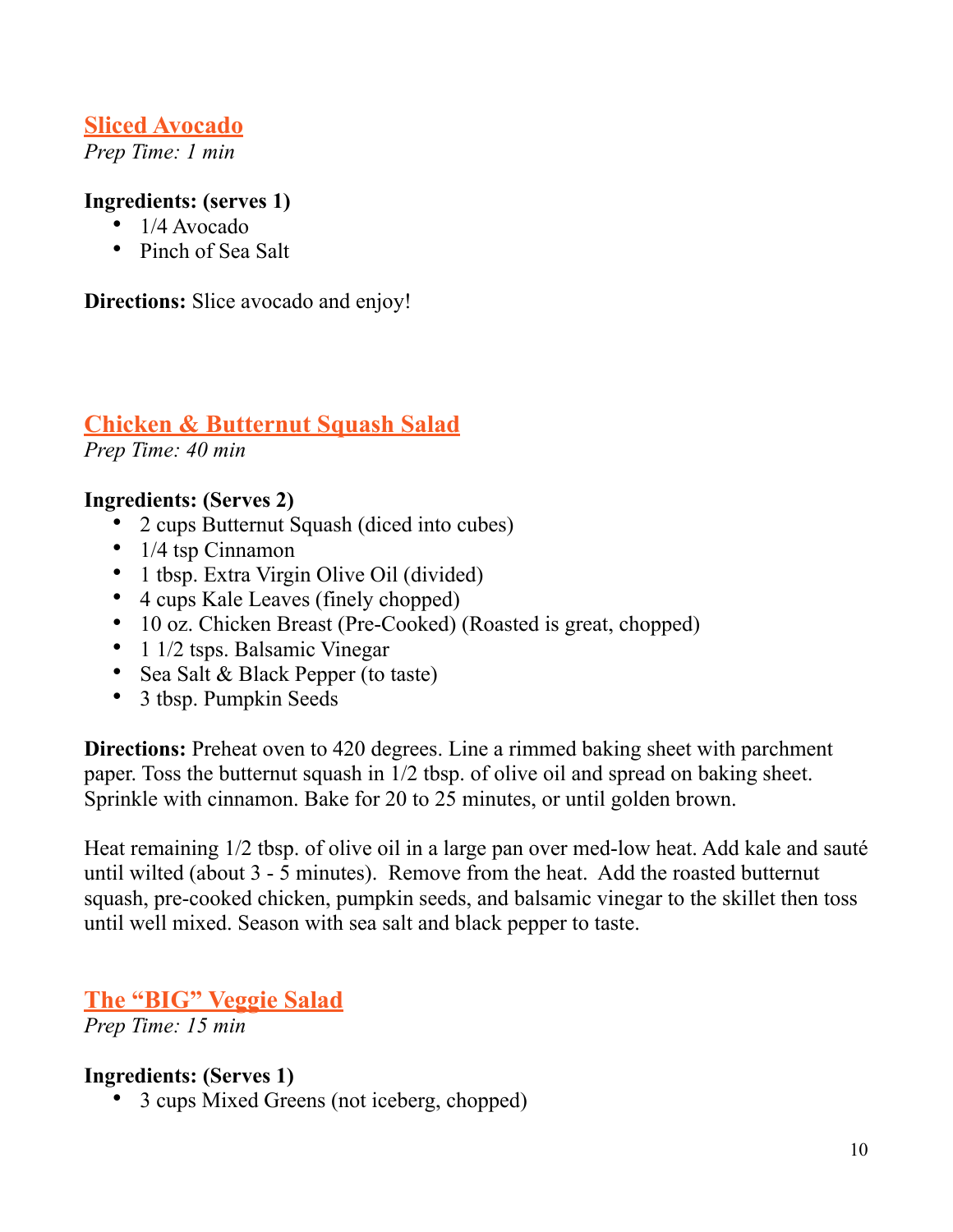- 1/2 cup Cherry Tomatoes (halved)
- 1 Carrot (chopped)
- 1/2 Red Bell Pepper (chopped)
- 1/4 Avocado (diced)
- 1 Zucchini (small, chopped)
- 1 Cucumber (small, peeled and chopped)
- 1/4 cup broccoli (chopped)

**Directions:** In a bowl, toss everything together with 2 tablespoons of any challengeapproved dressing. Enjoy! \*\*\*IF DETOX DAY: Squeeze the juice of half a lemon over the salad as dressing.

#### **Kale & Apple Tuna Salad**

*Prep Time: 10 min* 

#### **Ingredients: (Serves 2)**

- 2 tbsps. Dijon Mustard
- 1tbsp Extra Virgin Olive Oil
- Sea Salt & Black Pepper (for seasoning)
- 1 can Tuna (drained)
- 2 stalks Celery (diced)
- 4 cups Kale Leaves (chopped)
- 1 Carrot (chopped)
- 1 Apple (diced)
- 1 Cucumber (chopped)
- 1/4 cup Pumpkin Seeds

**Directions:** Whisk mustard, olive oil, and salt and pepper together in large bowl. Then, add all of the other ingredients to the bowl and toss. Season with extra sea salt and pepper if needed. Enjoy!

#### **Avocado Salad**

*Prep Time: 5 min* 

#### **Ingredients: (Serves 2)**

- 1 Avocado (cubed)
- 1 tbsp. Extra Virgin Olive Oil
- 1/8 Lemon (juiced)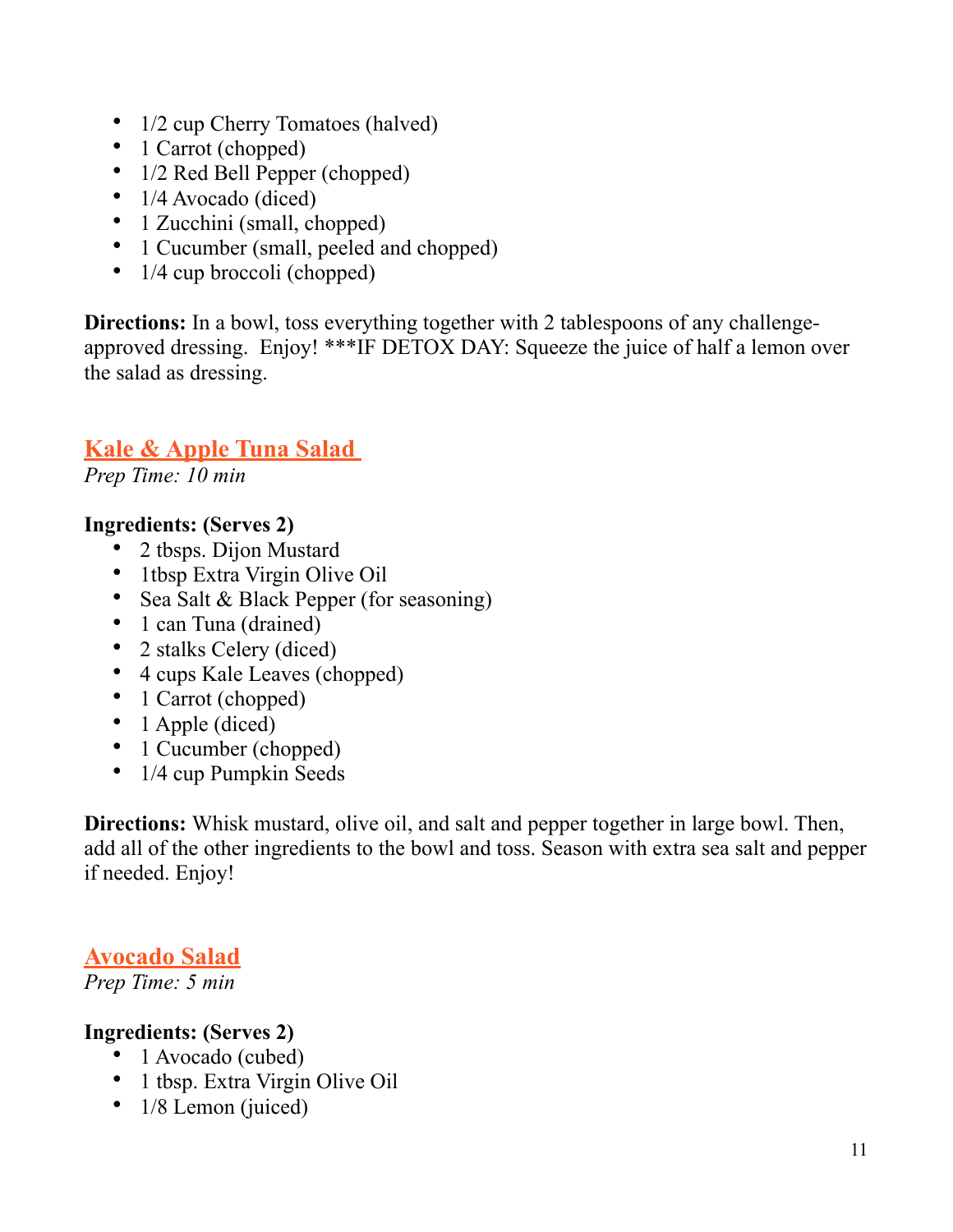- 1 tsp Red Pepper Flakes (optional)
- 1/4 tsp Sea Salt

**Directions:** Gentle toss all of the ingredients and mix them together in a bowl. Enjoy!

#### **Giant Salad with Chicken**

*Prep Time: 15 min* 

#### **Ingredients: (Serves 1)**

- 3 cups Mixed Greens (not iceberg, chopped)
- 1/2 cup Cherry Tomatoes (halved)
- 1 Carrot (chopped)
- 1/2 Red Bell Pepper (chopped)
- 1/4 Avocado (diced)
- 1 Zucchini (small, chopped)
- 1/2 Cucumber (small, peeled and chopped)
- 5 oz. Chicken Breast (Pre-Cooked)

**Directions:** In a bowl, toss everything together with 2 tablespoons of any challengeapproved dressing. Enjoy!

#### **Chicken, Apple & Smashed Avocado Roll-Ups**

*Prep Time: 10 min* 

#### **Ingredients: (Serves 1)**

- 1 Apple (sliced into matchsticks)
- 1 tsp. Lemon Juice
- 5 oz. Chicken Breast (Pre-Cooked) (precooked, shredded)
- 1/2 Red Bell Pepper (sliced)
- 1/4 Avocado
- Sea Salt & Black Pepper for seasoning
- Collard Greens

**Directions:** Divide your apple in half. Slice one half into matchsticks for the wraps. Slice the other half into wedges for garnish. Sprinkle with lemon juice so they don't turn brown. Mix all ingredients (minus the lettuce leaves) in a bowl. Spoon into lettuce leaves to make a nice wrap!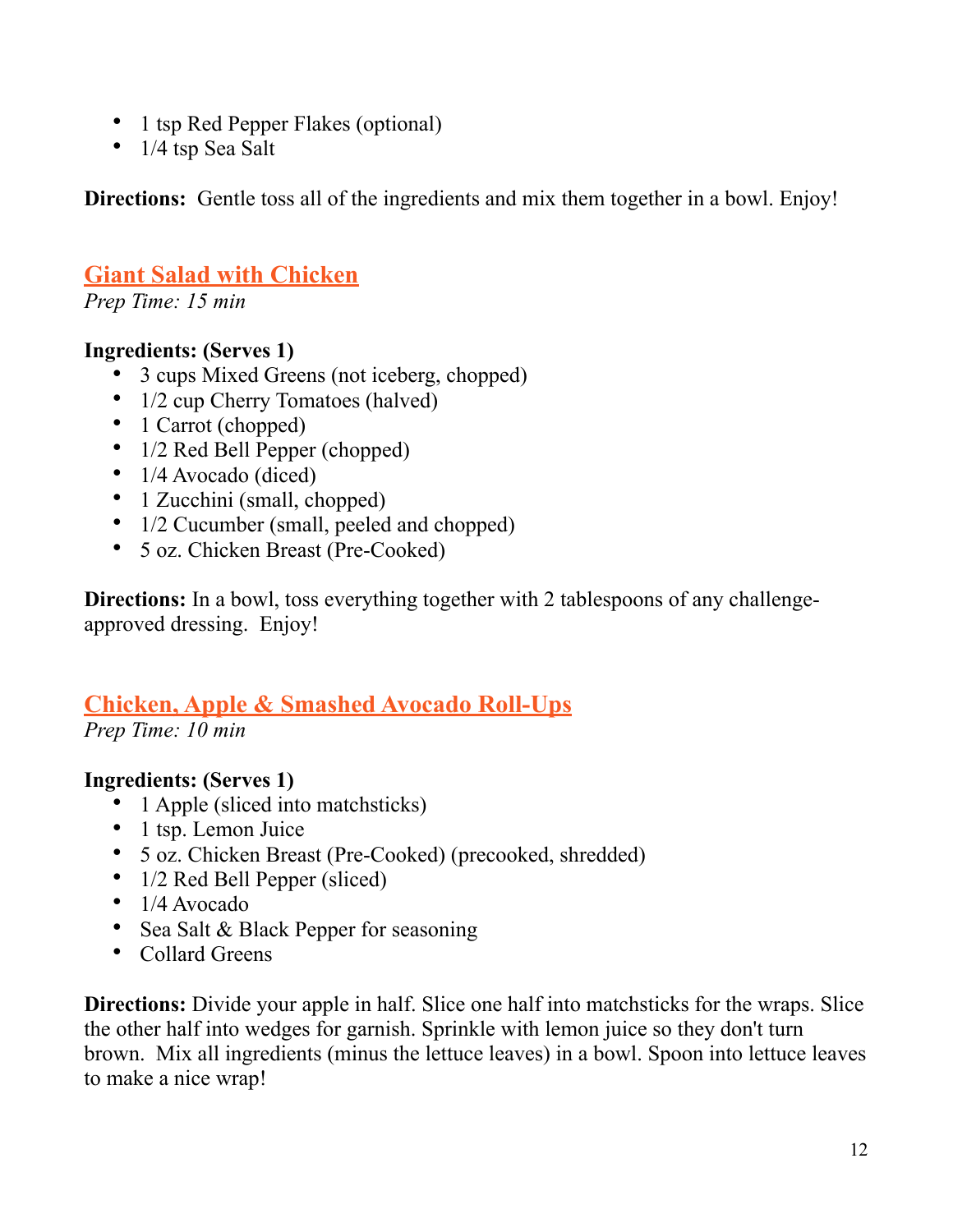### Protein: Chicken & Turkey Recipes…

#### **Bruschetta Chicken**

*Prep Time: 20 min* 

#### **Ingredients: (Serves 3)**

- 15 oz. Chicken Breast
- 1 1/2 tbsp. Extra Virgin Olive Oil
- Sea Salt & Black Pepper (to taste)
- 3 Tomato (medium, diced)
- 1/2 cup Red Onion (finely diced)
- 2 Garlic (cloves, minced)
- 1/4 cup Basil Leaves (chopped)
- 1 tbsp. Balsamic Vinegar

**Directions:** Preheat oven to 450 degrees.Pound the chicken breasts gently so they are all of even thickness. Brush both sides of the chicken with olive oil, and season with salt and pepper.In a glass baking place the chicken breasts. Bake for 15-20 minutes**.** 

In the meantime, combine the tomatoes, red onion, garlic, basil, olive oil, and balsamic vinegar in a bowl. Season with sea salt and black pepper to taste.When chicken is done, remove from oven and cover with foil for about 5 minutes.To serve, top the chicken with the tomato mixture and enjoy!

#### **Zucchini & Turkey Skillet**

*Prep Time: 20 min* 

#### **Ingredients: (3 servings)**

- 1 1/2 tsp. Coconut Oil
- 1 lb. 93% Lean Ground Turkey
- 1 Yellow Bell Pepper
- 2 Zucchini (large, finely diced)
- 1 cup Organic Salsa
- 1 cup Baby Spinach
- $\bullet$  3 Eggs
- Sea Salt & Black Pepper (to taste)

**Directions:** Heat the coconut oil in a skillet over medium heat. Add turkey, breaking up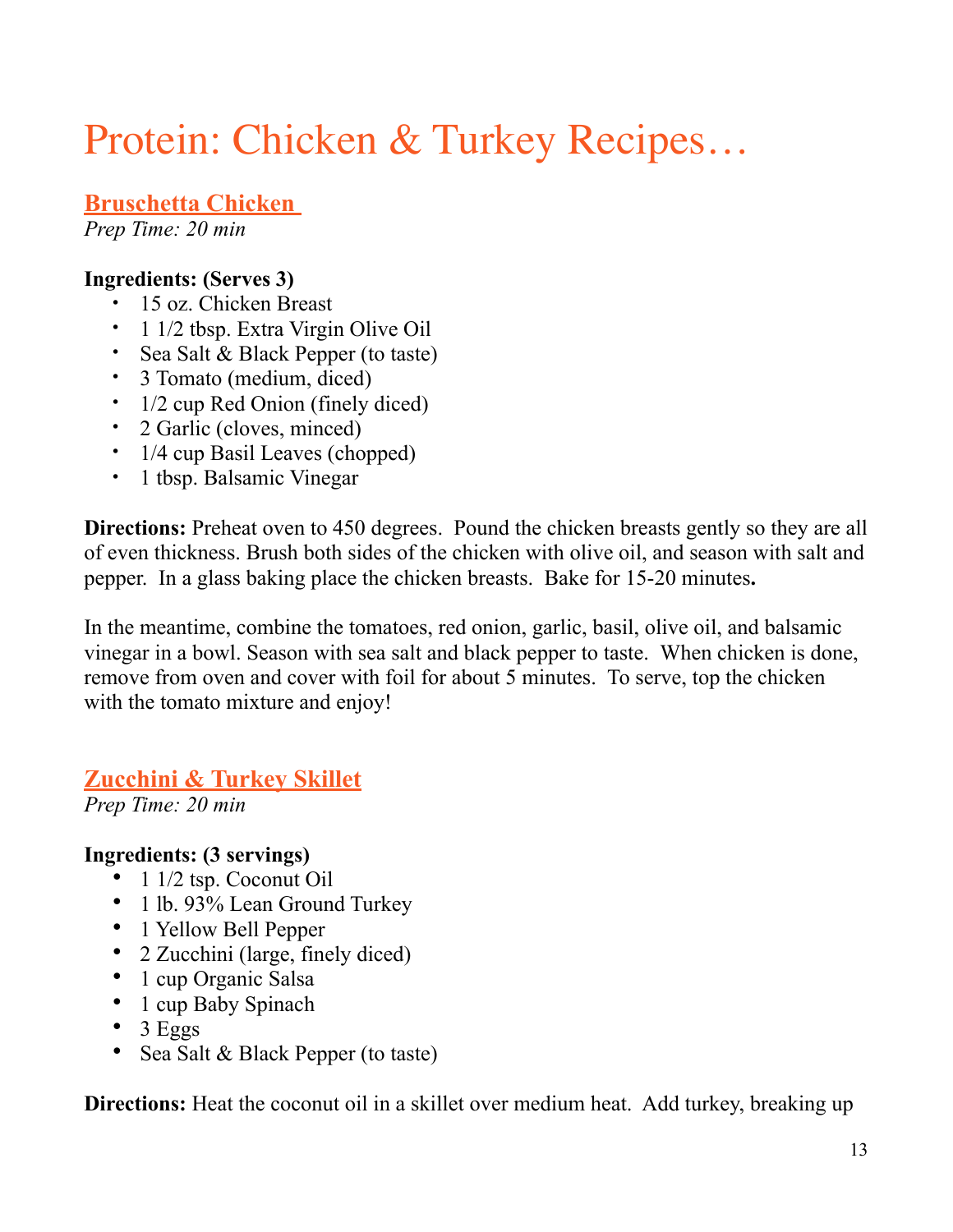any chunks. Once the turkey begins to brown, add the zucchini and yellow pepper. Sauté until the vegetables have softened (about 5 minutes)

Add the salsa to the skillet and stir to combine. Add in spinach and stir until it's wilted. Once wilted, press down with a spoon to create 3 little "pockets" for the eggs in your skillet. Crack one egg into each pocket. Cover the skillet with a lid and cook until the eggs have reached your desired temperature. (3-5 minutes) Season with salt and pepper. Enjoy.

#### **Homemade Fajitas**

*Prep Time: 40 min* 

#### **Ingredients: (Serves 4)**

- 1 tbsp. Chili Powder
- 1/2 tsp Black Pepper
- $\bullet$  1/2 tsp Cumin
- 1/2 tsp Paprika
- 1/2 tsp Garlic Powder
- 3 Peppers (yellow, red, green) (sliced)
- 1 Jalapeno Pepper (de-seeded and sliced)
- 1 Yellow Onion (sliced)
- 16 oz. Chicken Breast (cut into strips)
- 1 tbsp. Extra Virgin Olive Oil
- **1/2 cup Cashews (soaked for 1-2 hours in water, drained)**
- 1/2 tsp Sea Salt
- 1 tbsp. Apple Cider Vinegar
- 1 Lemon (juiced)
- 2 tbsp. Water ((as needed))
- 4 cups Collard Greens (washed and stems removed)
- 2 Lime (cut into wedges)

**Directions:** Preheat oven to 425. Line a rimmed baking sheet with parchment paper. Combine chili powder, black pepper, cumin, paprika and garlic powder in a bowl and mix well. In a separate bowl, add your peppers, onion and chicken. Drizzle with olive oil and then toss with chili powder mixture. Make sure everything it is well coated. Place chicken mixture on your baking sheet and bake for 30 minutes or until chicken is cooked to your liking.

Time to make the cashew sour cream! Add cashews, sea salt, apple cider vinegar, lemon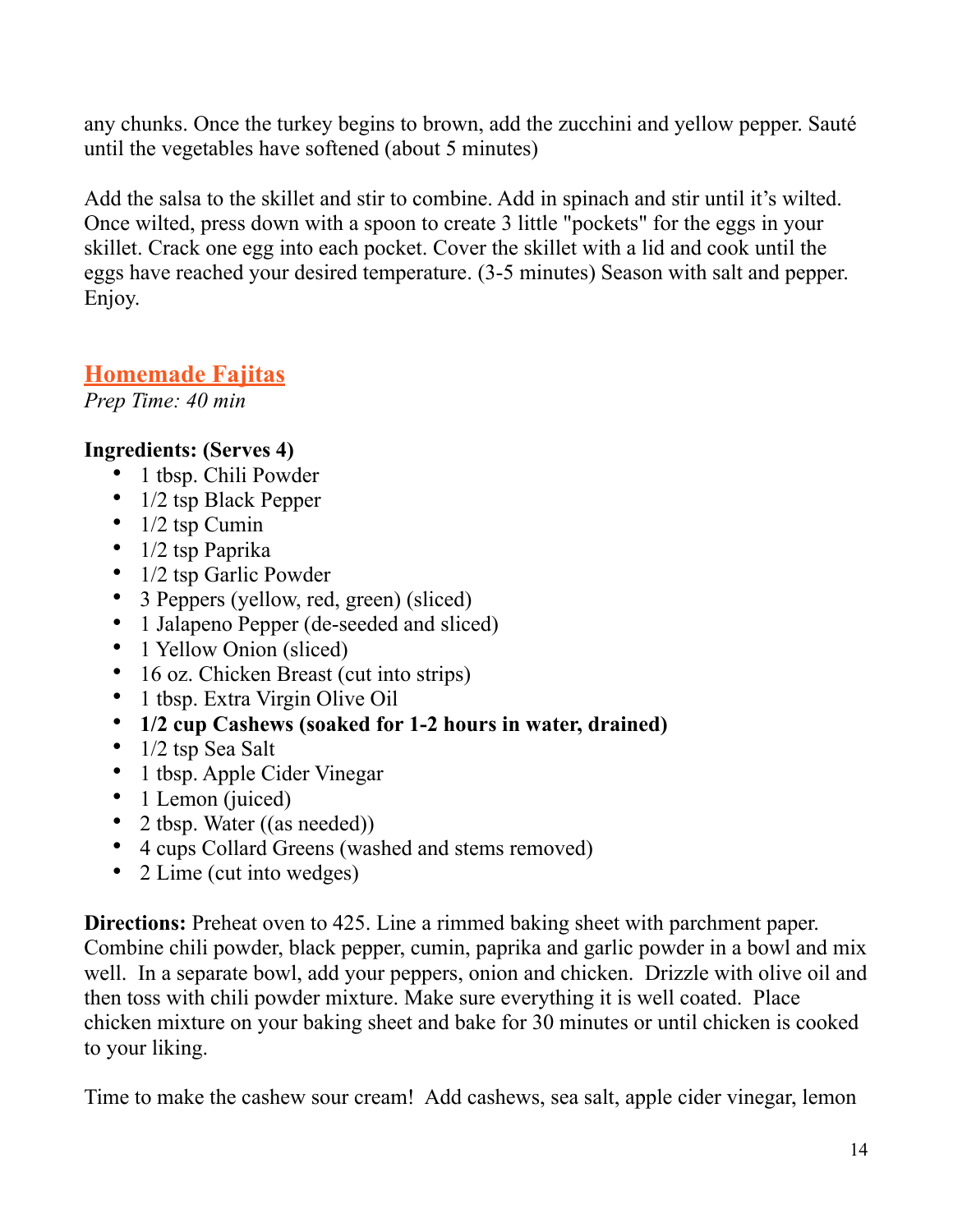juice and water in a food processor. Blend until mixture is completely smooth. If it's too thick, add water if needed.

Take the chicken out of the oven and let cool for a few minutes. Create fajita "wraps" with the collard greens. Squeeze a small lime over the chicken mixture before closing up the wrap. Top with cashew sour cream. Enjoy!

#### **Turkey Burgers with Caramelized Onions**

*Prep Time: 45 min* 

#### **Ingredients: (Serves 4)**

- 1 tbsp. Coconut Oil
- 2 Yellow Onion (peeled and finely sliced)
- 2 Apple (green, divided)
- 1 lb. 93% Lean Ground Turkey
- 2 tsps. Dijon Mustard
- 1/2 tsp Dried Thyme
- 1 tsp Sea Salt
- 1/4 tsp Black Pepper
- 1 head Green Lettuce (separated into leaves and washed)

**Directions:** Preheat oven to 350 degrees. Heat coconut oil in a large skillet over medium heat. Add onion and sauté for 30 minutes or until golden brown. If onion starts to stick, add 1-2 tsp. of water and continue to sauté. Set aside when done.

Dice or shred 1 apple into a large mixing bowl. Squeeze the apple to get rid of any excess liquid. (drink it if you'd like, yum!)

Add your Dijon mustard, thyme, salt and pepper into the mixing bowl and mix to combine. Then add your turkey and apple and mix well. Form into patties, and place on a baking sheet lined with parchment paper.

Bake the burgers in the oven for about 15 minutes per side, or until cooked to your liking. Time to serve! Place turkey burger on a bed of lettuce and top with caramelized onion. Slice up additional apple for garnish.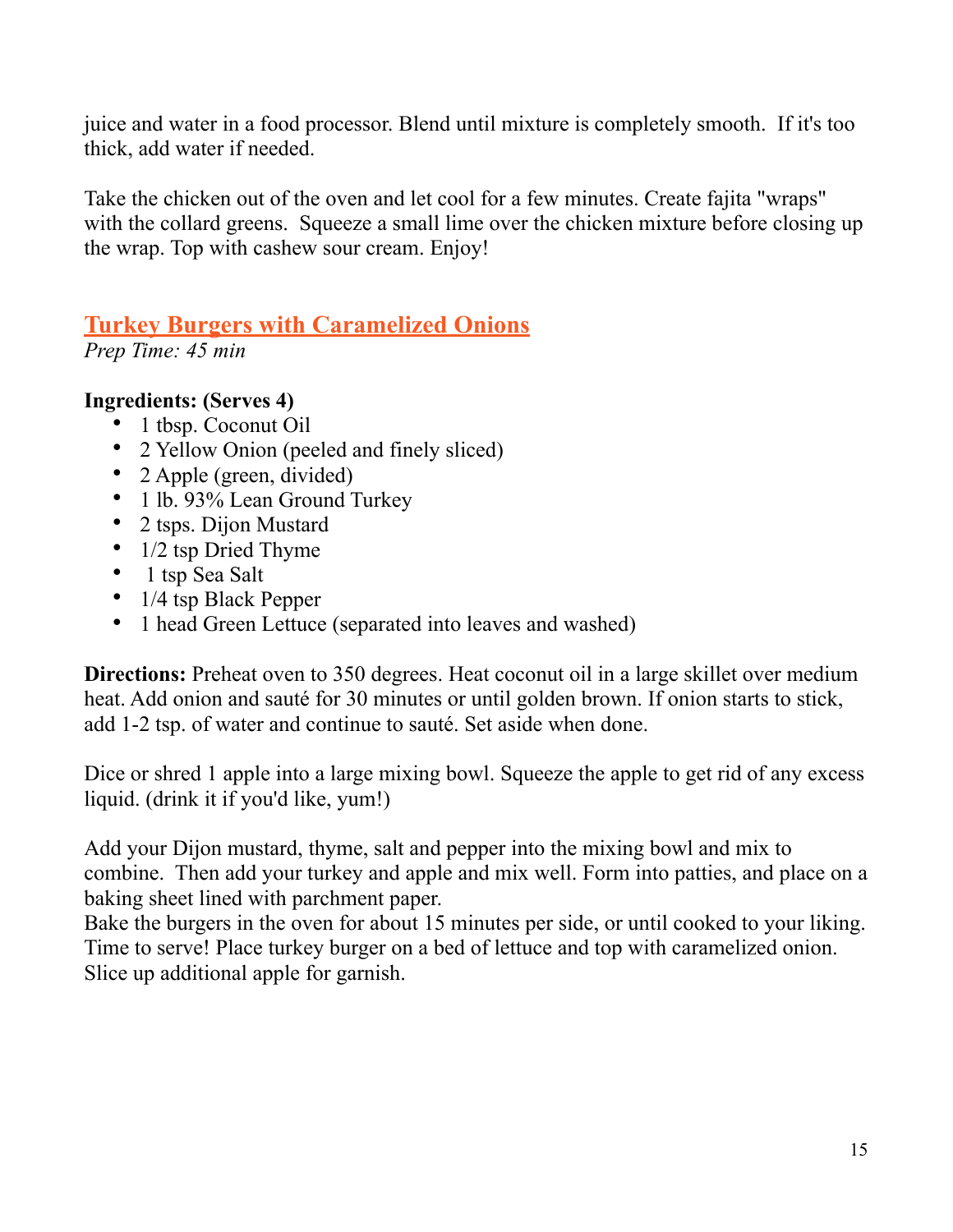#### **Chicken Sausage with Apples & Peppers**

*Prep Time: 35 min* 

#### **Ingredients: (Serves 4)**

- 1 1/2 lbs. Organic Chicken Sausage
- 1 Yellow Onion (sliced)
- 3 Peppers (red, yellow, orange) (sliced)
- 2 Jalapeno Pepper (sliced)
- 2 Apples (sliced)
- 3 tbsp. Extra Virgin Olive Oil
- 2 tbsp. Lemon Juice (juice from 1 lemon)
- 1 tsp Dried Thyme
- 1 tsp Sea Salt & Black Pepper (just enough to season)

**Directions:** Preheat oven to 375 degrees. In a large glass baking dish, spread out your onions, peppers, apples, and jalapeños. Toss veggies with olive oil and lemon juice. Spread out veggies evenly in baking dish, and season with salt and pepper.

Place sausages on top of the bed of vegetables. Use a sharp knife, and poke 5-6 holes in each link. Cover with aluminum foil and bake for 25 minutes. Remove foil, flip sausage, and continue to bake for an additional 10 minutes. If you want the sausage crispy, you can broil it for a few minutes. When done, season with thyme, and serve.

#### **Roasted Squash & Turkey**

*Prep Time: 50 min* 

#### **Ingredients: (Serves 4)**

- 2 Acorn Squash
- 2 tbsp. Extra Virgin Olive Oil
- 1 lb. Turkey Sausage
- $\frac{1}{2}$  cup Cherry Tomatoes, halved
- 2 tbsp. Chili Powder
- 1 tsp Oregano
- 1 tsp. Dried Thyme
- 1 tsp Cumin
- 1/4 tsp Sea Salt
- 1/4 cup Water
- 4 cups Baby Spinach (chopped, packed tight)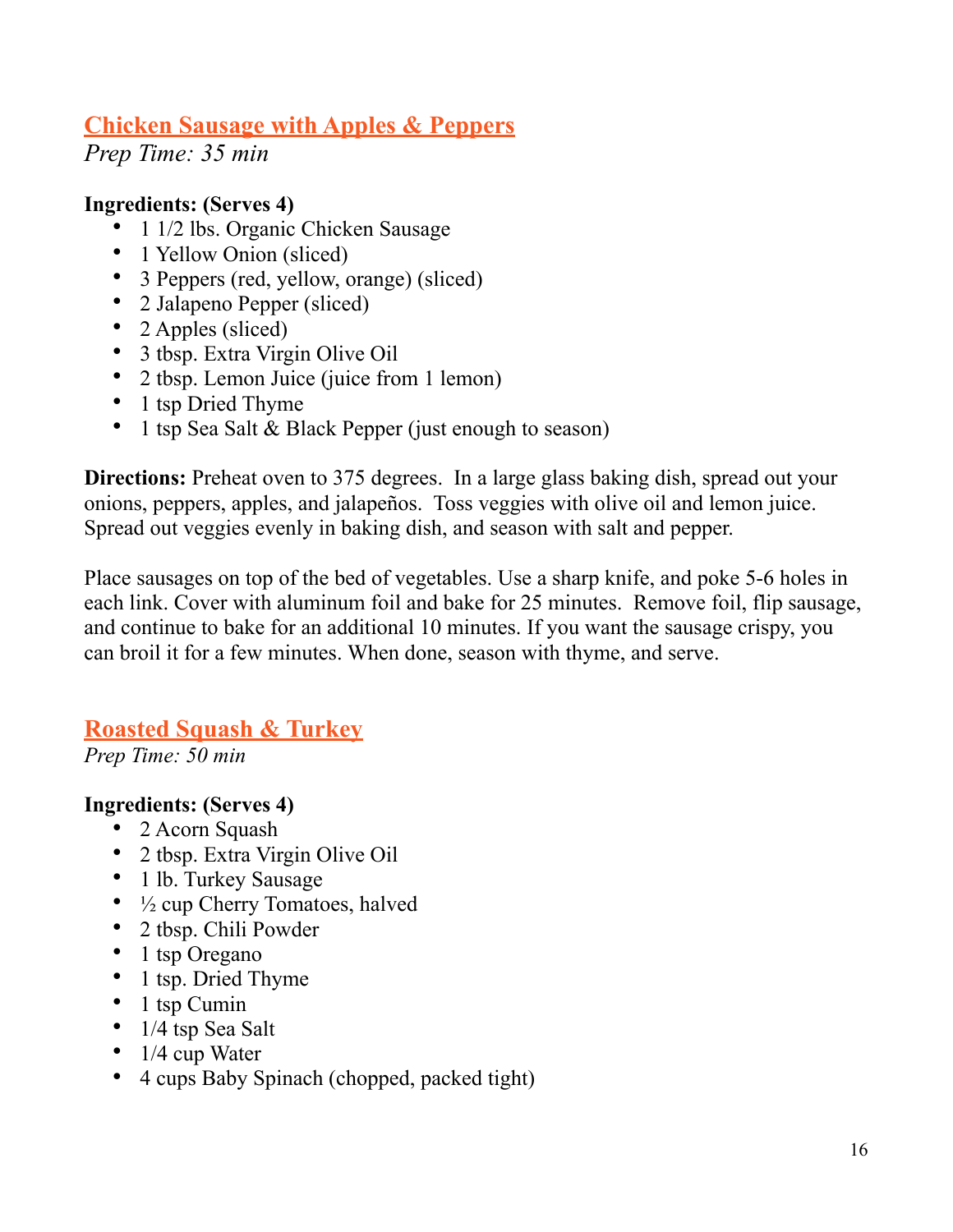**Directions:** Preheat the oven to 450 degrees. Carefully slice a small piece off the bottom of the squash so it's level. This way they won't roll on the baking sheet. Next, halve the squash across the equator. Scoop out the seeds and pulp. Brush the inside of the halves with 1 Tbsp. olive oil. Place face up on the baking sheet and bake for 35 - 45 mins or until golden brown.

Meanwhile, heat the remaining 1 Tbsp. of olive oil in a skillet over medium heat. Add the turkey and sauté until browned. Make sure to break up pieces as it cooks through. Next, add tomatoes, chili powder, oregano, cumin, sea salt and water to the turkey. Mix until everything is combined really well, and then add spinach. Stir until wilted. Turn down the heat to low to keep warm until your squash is done.

When squash is golden brown, remove from oven and stuff with the turkey mixture. Enjoy!

#### **Sweet Chicken Chili Meatballs**

*Prep Time: 30 min* 

#### **Ingredients: (Serves 4)**

- 1 lb. Ground Chicken
- 1/2 Yellow Onion (medium, chopped)
- 2 Garlic (cloves, minced)
- $\bullet$  1 Egg
- 1 tsp Sea Salt (divided)
- 1/4 tsp Black Pepper
- 2 tbsp. Olive Oil
- 1/2 cup Organic Chicken Broth
- 1/3 cup Tomato Paste
- 1/4 cup Raw Honey
- 1 tbsp. Apple Cider Vinegar
- 1 tbsp. Chili Powder
- 1/4 tsp Paprika
- 1/4 tsp Ground Mustard

**Directions:** Preheat oven to 350 degrees F. In a large bowl, add the chicken, onion, garlic, egg, half the salt, and black pepper and mix to combine. Using your hands, create golfball-sized meatballs.

 In a large oven-safe skillet over medium-high heat, add olive oil and cook meatballs until golden brown, turning frequently (for about 5 minutes). Once there's a nice crust, place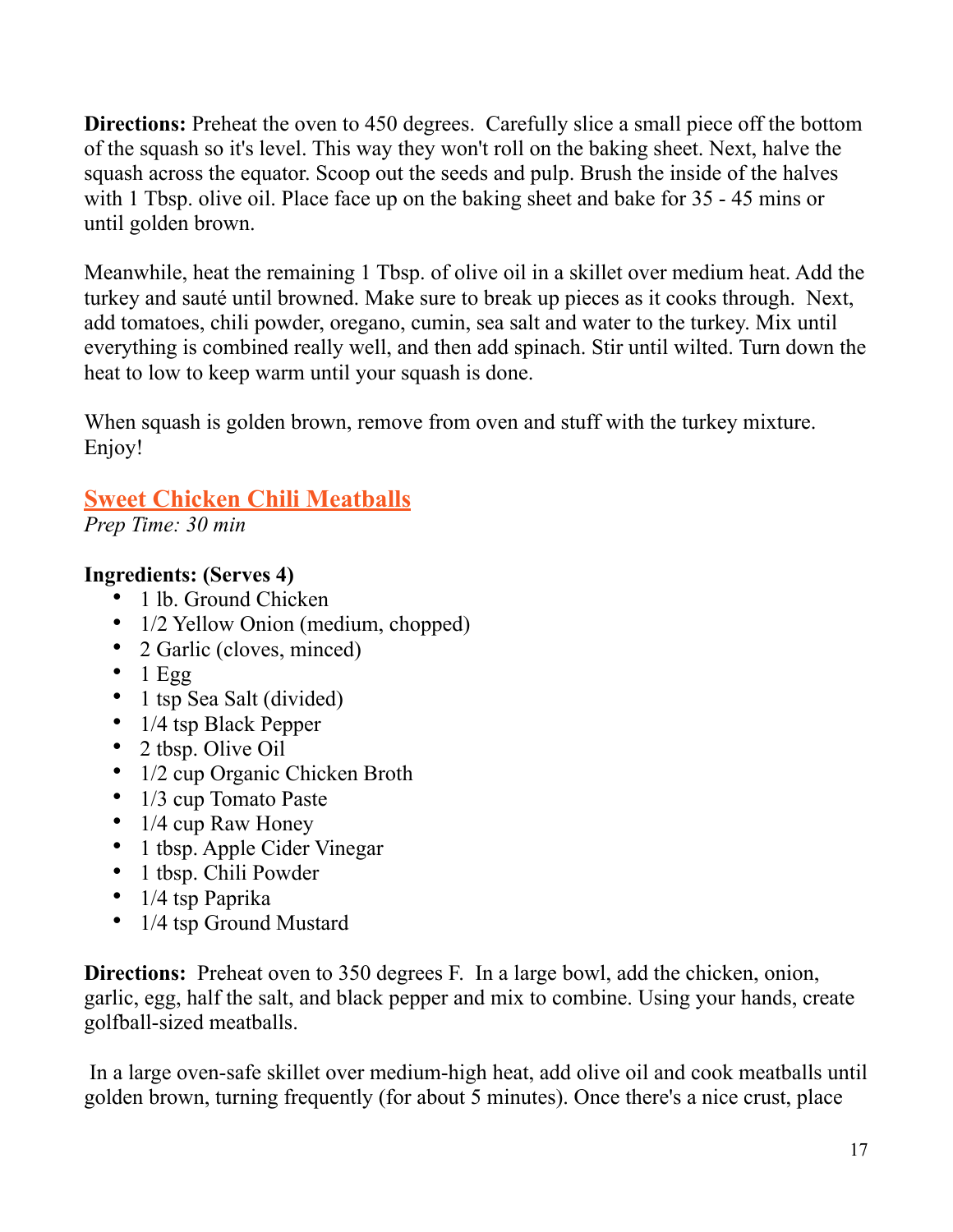the skillet in the oven for 18-20 minutes or until the meatballs are fully cooked.

While the meatballs are cooking, add the chicken broth, tomato paste, honey, apple cider vinegar, chili powder, paprika, ground mustard and remaining salt to a medium saucepan over medium heat. Stir to combine all of the ingredients. Bring sauce to a boil and then reduce heat to simmer for 3-5 minutes. Stir occasionally.

When the meatballs are finished, take them out of the oven and coat each meatball in sauce. Enjoy!

#### **Sweet Potato, Turkey & Kale Bake**

*Prep Time: 30 min* 

#### **Ingredients: (Serves 4)**

- 2 Sweet Potato (medium, cubed)
- 1 tbsp. Extra Virgin Olive Oil
- 1 tbsp. Coconut Oil
- 1 White Onion (diced)
- 1 lb. Extra Lean Ground Turkey
- 1 tsp Cinnamon
- 1 tbsp. Chili Powder
- 1/2 tsp. Cayenne Pepper (optional)
- 1/2 tsp. Sea Salt
- 1/2 tsp. Black Pepper (optional)
- 8 cups Kale Leaves (finely diced)

**Directions:** Preheat oven to 425. Line a large baking sheet with parchment paper. Spread potatoes on the baking sheet and toss with olive oil. Then, making sure no potatoes overlap, bake for 20 minutes.

Meanwhile, heat coconut oil in a large skillet over medium heat. Add the onion and sauté for about 3 minutes. Next, add the ground turkey, cinnamon, chili powder, cayenne pepper, sea salt and black pepper. Stir to combine, and break up any large pieces of turkey as it cooks.

Once the turkey is cooked, and drain excess liquid and return to heat. Stir in the kale, 1-2 cups at a time, and sauté until wilted. Remove from the heat and set aside. When the potatoes are done, combine them with the turkey, and serve! Enjoy!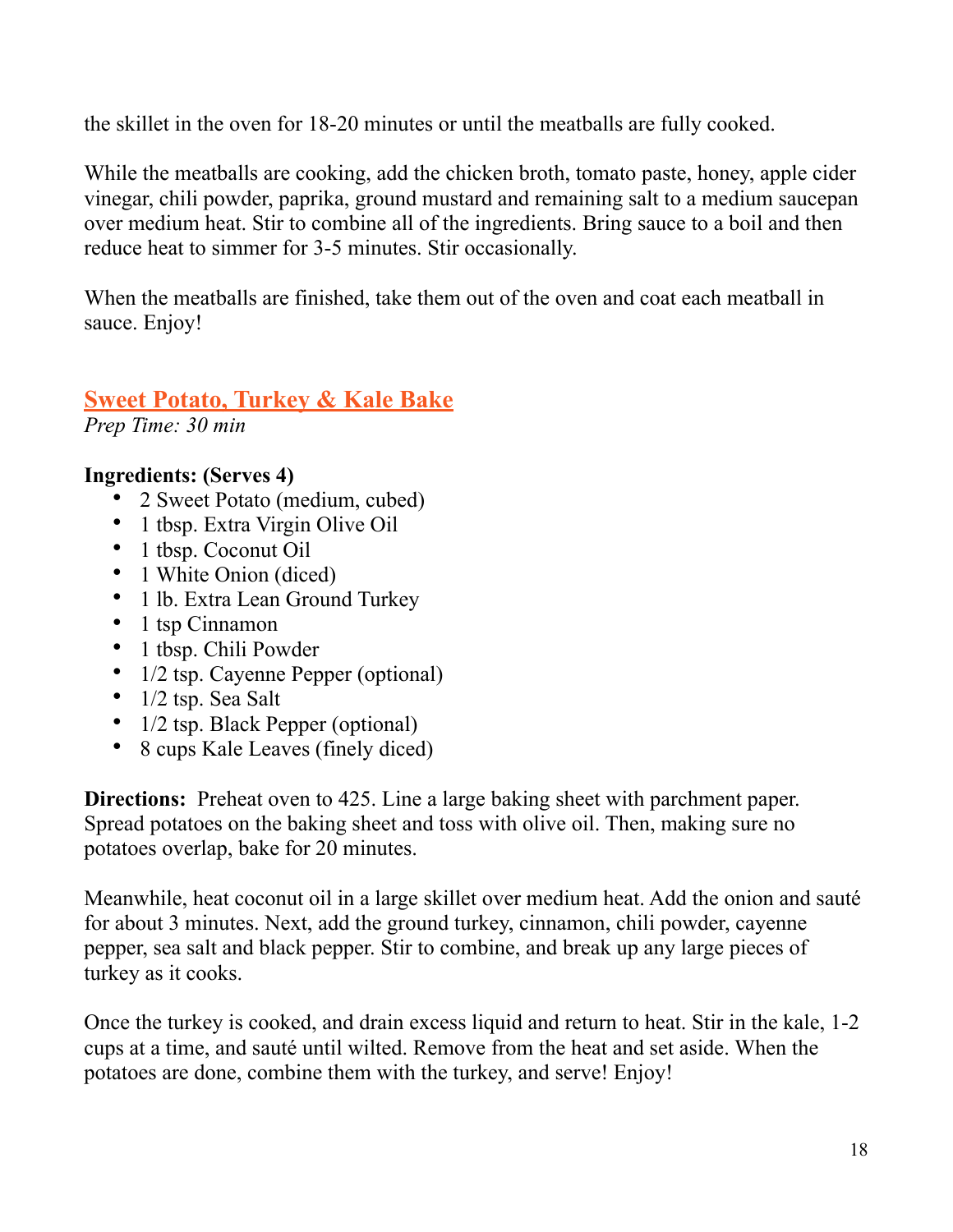### Protein: Pork & Steak…

**Pork Chops with Green Beans, Artichoke Hearts, & Roasted Tomato** *Prep Time: 30 min* 

#### **Ingredients: (2 Servings)**

- 1 cup Black Olives (pitted, dry)
- 2 Garlic (clove, sliced)
- 1/4 cup Extra Virgin Olive Oil
- 2 tbsp. Nutritional Yeast
- 8 oz. Pork Chop
- 1 cup Green Beans (trimmed & chopped)
- 1 cup Canned Artichoke Hearts (drained, dry)
- 1 cup Cherry Tomatoes

**Directions:** Preheat oven to 400 degrees F and line a rimmed baking sheet with aluminum foil. Next, in a food processor, blend olives, garlic, olive oil and nutritional yeast until you have a thick paste.

Add pork chops, green beans, artichokes, and cherry tomatoes to a large bowl and coat the pork chops and veggies with the olive pesto. (as much or little as you like). Place pork chops and veggies on the baking sheet and bake for 25 minutes, or until pork is fully cooked. Enjoy!

#### **One Skillet Steak with Sautéed Spinach**

*Prep Time: 15 min* 

#### **Ingredients: (Serves 2)**

- 1 1/2 tsp. Coconut Oil
- 10 oz. Beef Tenderloin (sliced into steaks)
- Sea Salt & Black Pepper (to taste)
- 1/4 cup Balsamic Vinegar
- 2 tbsp. Dijon Mustard
- 5 cups Baby Spinach
- 1/4 Lemon (juiced)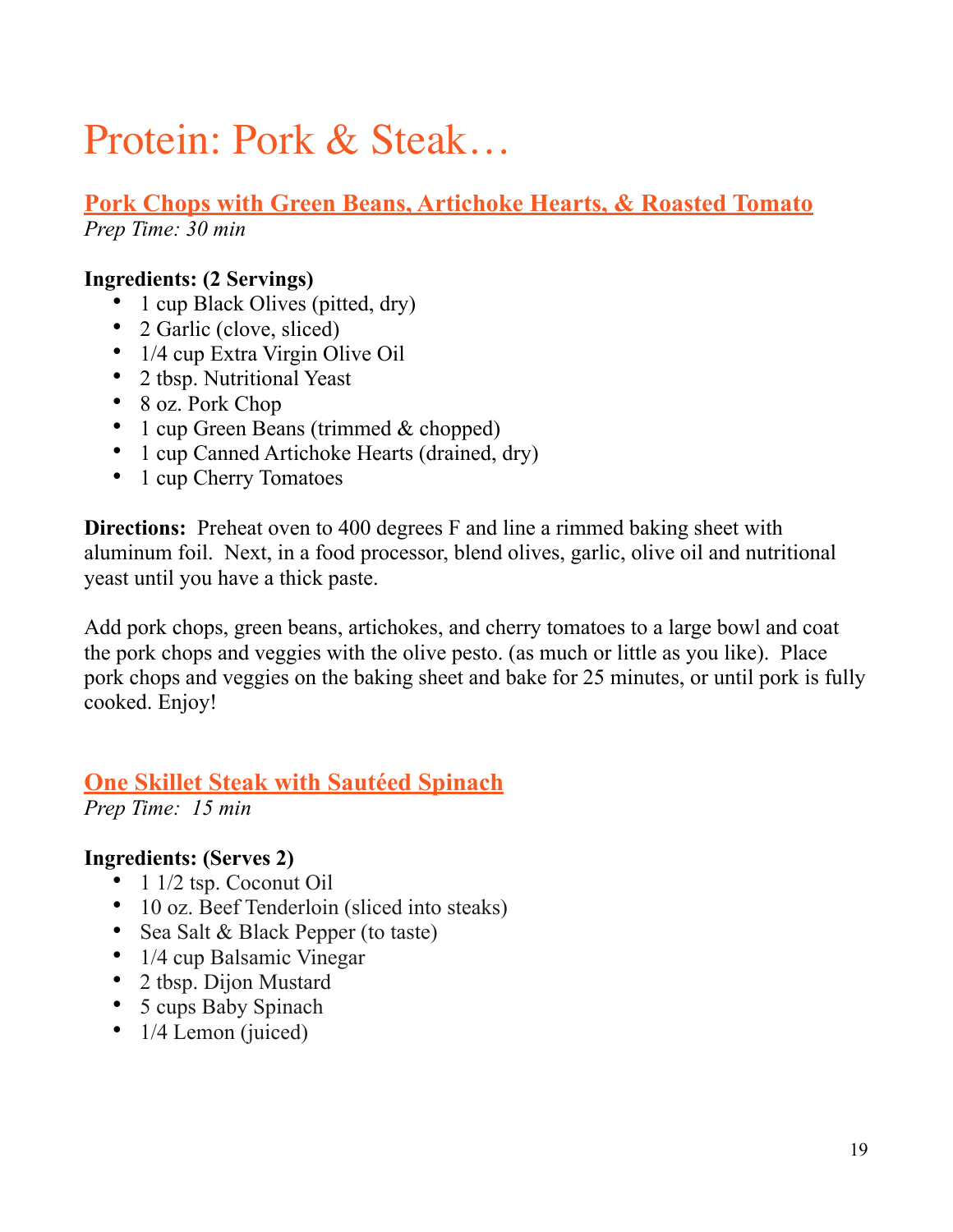**Directions:** Heat oil in a large skillet over medium-high heat. Season each side of the steaks with salt and pepper. Depending on the thickness of your steak, cook for about 5-6 minutes on each side, or until cooked to your desired temperature.

Transfer steaks to a plate, cover with foil, and let rest. In the same skillet, add balsamic vinegar and bring to a boil. Scrape off all of the bits at the bottom and mix into the sauce. Boil for 1 to 2 minutes until sauce begins to thicken. Remove from heat and whisk in mustard. If there are any juices in the plate with the steaks, add that back to the skillet also and whisk. Pour the sauce in a bowl and set aside.

Place the same skillet back over medium heat and add the spinach. Sauté until wilted. Turn off the heat and stir in lemon juice. Time to serve! Plate your steaks with the sautéed spinach. Drizzle balsamic sauce over steaks, and enjoy.

#### **Pork Tenderloin with Sweet Potato Mash**

*Prep Time: 1 hour* 

#### **Ingredients: (Serves 4)**

- 1 1/2 tsp. Rosemary (dried)
- 1  $1/2$  tsp. Thyme (dried)
- 4 Garlic (cloves, minced)
- 2 tsp. Dijon Mustard
- 1 tsp Sea Salt
- 1/2 tsp Black Pepper
- 2 lbs. Pork Tenderloin
- 2 tbsp. Extra Virgin Olive Oil
- 3 Sweet Potato (medium, peeled and sliced)
- 1 tsp Cinnamon Sea Salt & Black Pepper (to taste)

**Directions:** Preheat oven to 400 degrees. Smash the rosemary, thyme, garlic, mustard, salt and pepper and combine into a thick paste. Cut small slits into the pork tenderloin. Rub the 2/3 of the paste into the slits. Combine leftover paste with olive oil and rub over the entire tenderloin.

Bake, uncovered, for 45 minutes in a glass baking dish. (meat thermometer should read 145 degrees F when it's done cooking.) Remove and cover with foil and let rest for 10 minutes.

While the pork is cooking, fill a pot (with a steam basket) with water and bring to a boil.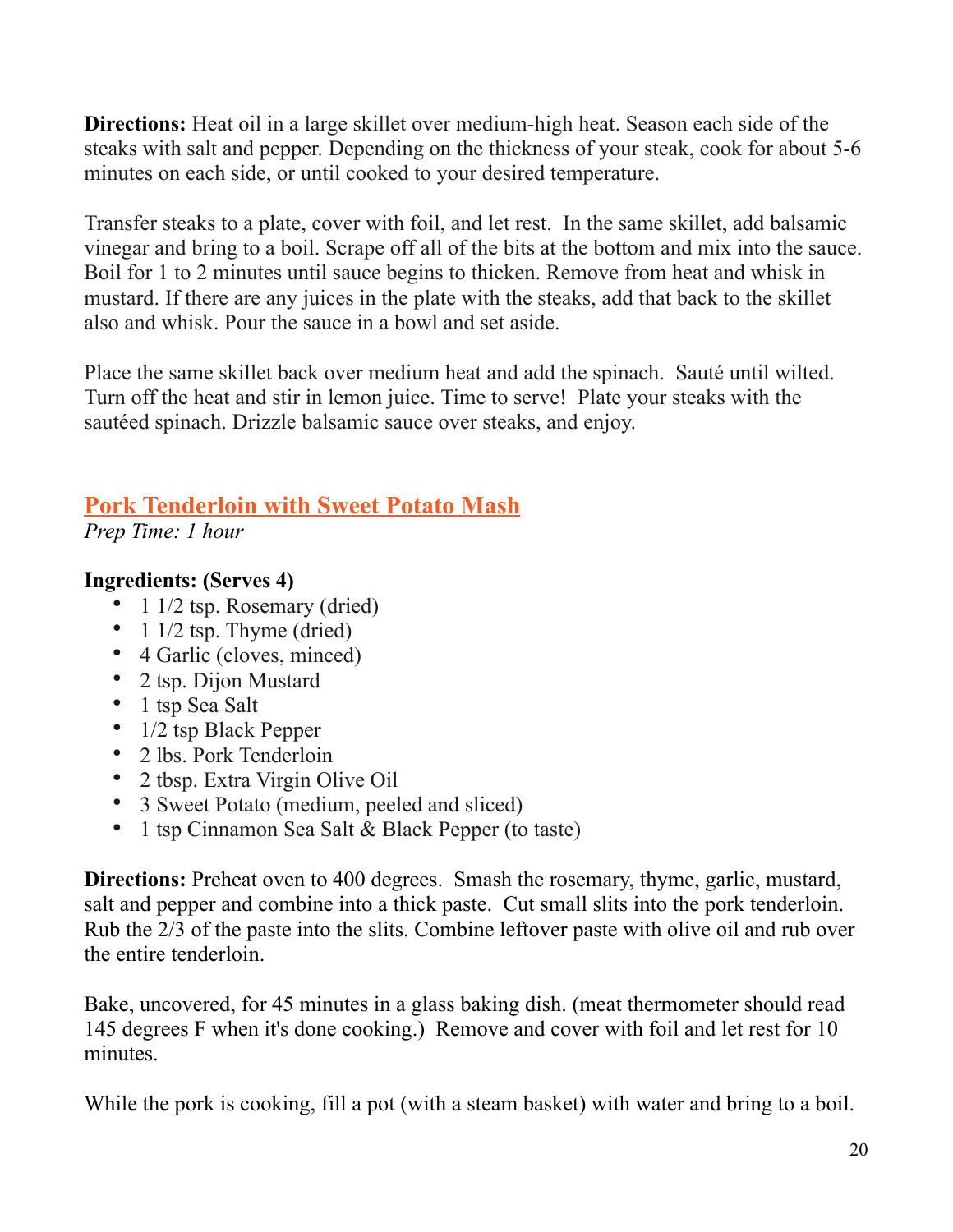Add sweet potatoes to the basket and steam for 8 to 10 minutes until soft. Place the sweet potatoes in a large bowl and mash with a fork. Add cinnamon, and season with salt and pepper to taste. Serve the pork with the sweet potato mash and enjoy!

### Fish & Seafood Dishes…

### **Easy Baked Salmon & Rainbow Veggies**

*Prep Time: 40 min*

#### **Ingredients: (Serves 2)**

- 2 cups Cherry Tomatoes
- 10 oz. Salmon Fillet
- 1 Yellow Pepper (sliced)
- 2 cups Broccoli (chopped into small florets)
- 1 cup Cauliflower (chopped into small florets)
- 1/2 cup Red Onion (sliced into chunks)
- 2 tbsp. Extra Virgin Olive Oil
- 1 1/2 tsp. Coconut Aminos
- 1/2 Orange (zested & juiced)
- Sea Salt & Black Pepper (to taste)

**Directions:** Preheat oven to 375 degrees. Line a large baking sheet with parchment paper. (you'll need two baking sheets). Place the salmon on the center of the baking sheet. Spread out all of the chopped veggies around the salmon.

Drizzle the vegetables with olive oil. Brush the salmon with coconut aminos, orange juice and zest. Season everything with sea salt and fresh ground pepper. Bake for 30 minutes, or until salmon is fully cooked. Enjoy!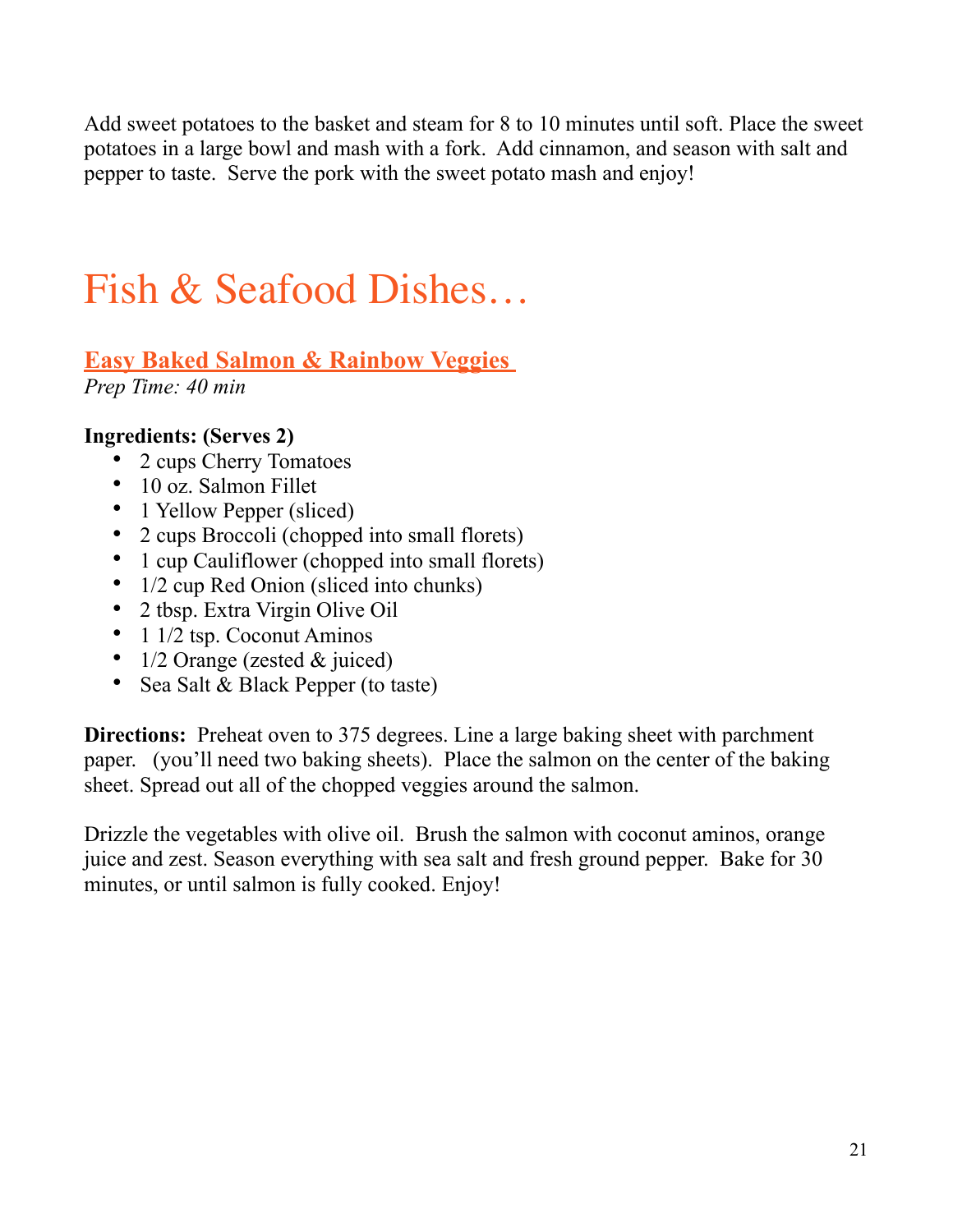#### **Smoked Salmon & Tomato**

*Prep Time: 3 min*

#### **Ingredients (Serves 1):**

- 4 oz. Smoked Salmon
- 1/2 Tomato (organic if possible, sliced)

**Directions:** Slice tomato and serve topped with smoked salmon.

#### **Ginger Steamed Cod Fillets**

*Prep Time: 15 min* 

#### **Ingredients: (Serves 2)**

- 2 tbsp. Coconut Aminos
- 2 tbsp. Apple Cider Vinegar
- 2 tbsp. Water
- 1 tbsp. Ginger (grated)
- 2 Cod Fillets (5-6 oz. each)
- Sea Salt & Black Pepper (to taste)
- 3 stalks Green Onion (thinly sliced)

#### **Directions:**

In a large skillet, add coconut aminos, vinegar, water and ginger and stir until combined. Season cod with salt and pepper on each side. Place in skillet.

Bring to a boil then reduce heat to a simmer. Cooked, covered, for 8 minutes. Add green onions and cook for additional 2 minutes or until fish is cooked to your liking. Enjoy!

#### **Roasted Salmon with Green Beans**

*Prep Time: 25 min*

#### **Ingredients: (Serves 4)**

- 4 cups Green Beans (washed and trimmed)
- 2 cups Cherry Tomatoes
- 1 tbsp. Extra Virgin Olive Oil (or coconut oil)
- Sea Salt & Black Pepper (to taste)
- 20 oz. Salmon Fillet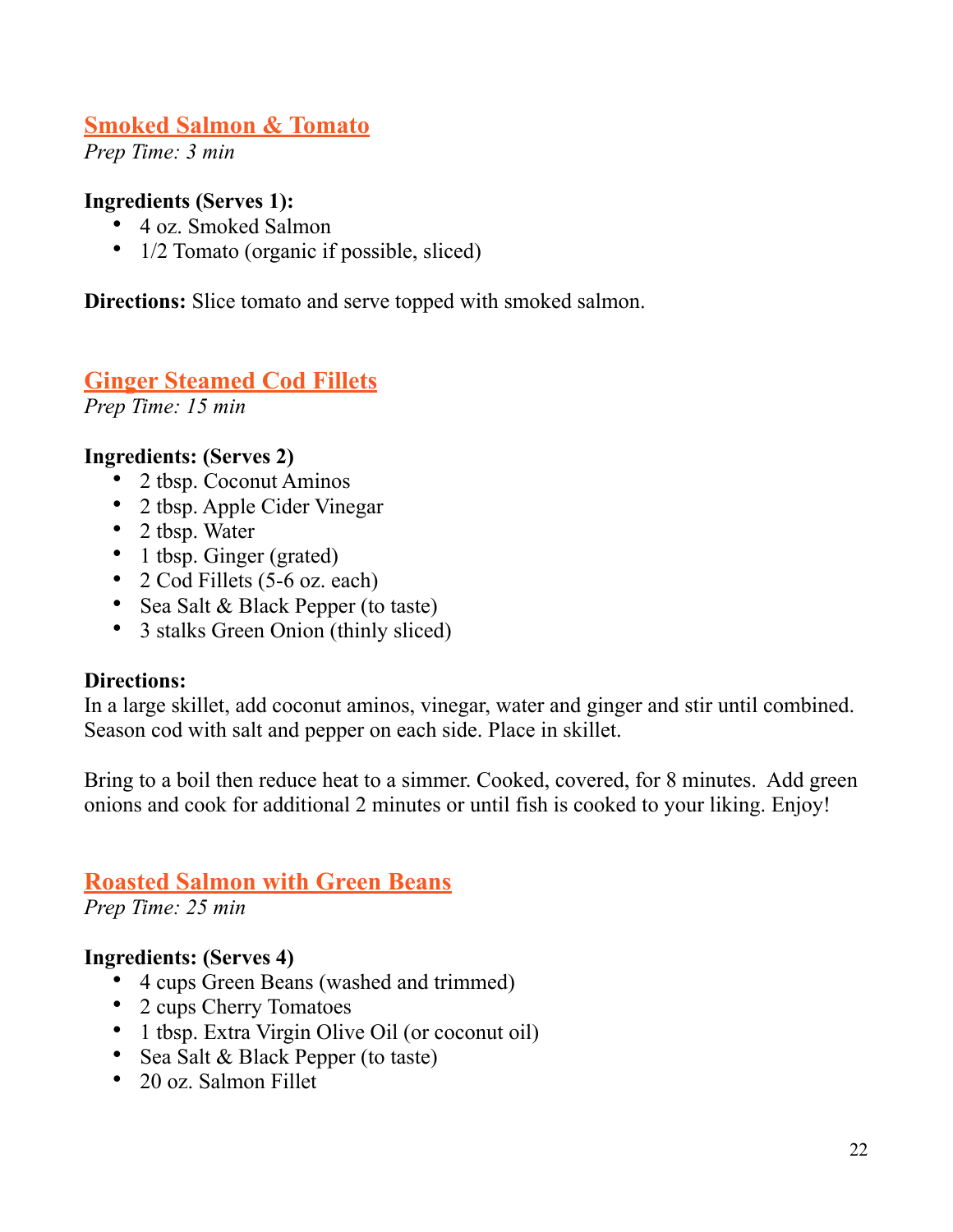**Directions:** Preheat your oven to 510 degrees. Line a rimmed baking sheet with parchment paper. (Make sure the brand you use can handle 510 degrees heat).

In a large mixing bowl, add the beans and tomatoes and toss with olive oil. Season with sea salt and black pepper. Spread over the lined baking sheet and roast in the oven for about 10 minutes.

Meanwhile, season salmon with sea salt and black pepper on both sides. After the veggies have been in the oven for 10 minutes, take out the baking sheet and place the salmon fillets right on top of the vegetables. Put it back in the oven and continue roasting for an additional 8 to 10 minutes or until salmon is cooked to your liking. Enjoy!

#### **Pesto Topped Halibut**

*Prep Time: 15 min*

#### **Ingredients: (Serves 2)**

- 1/2 cup Parsley (packed)
- 2 tbsp. Fresh Dill (packed)
- 2 2/3 tbsp. Pumpkin Seeds
- 1 1/2 tbsp. Extra Virgin Olive Oil
- 1/2 Lemon (juiced)
- 1 Garlic (clove)
- Sea Salt & Black Pepper (for seasoning)
- 10 oz. Halibut Fillet
- 1 tsp Coconut Oil
- 4 cups Mixed Greens (or Arugula)

**Directions:** Add parsley, dill, pumpkin seeds, olive oil, lemon juice and garlic to a food processor. Season with a little salt and black pepper and blend to combine until mixture forms a thick paste. Set aside.

Season halibut with salt and pepper. Heat coconut oil in a large skillet over medium-high heat. Cook for 3-4 minutes on each side, or until golden brown and flakey. On a bed of greens, place halibut fillets, and top each fish with a scoop of pesto. Enjoy!!

#### **Baked Halibut with Citrus Salsa**

*Prep Time: 20 min*

#### **Ingredients: (Serves 4)**

• 4 Oranges (assorted varieties (red if you can find them), peeled, segmented)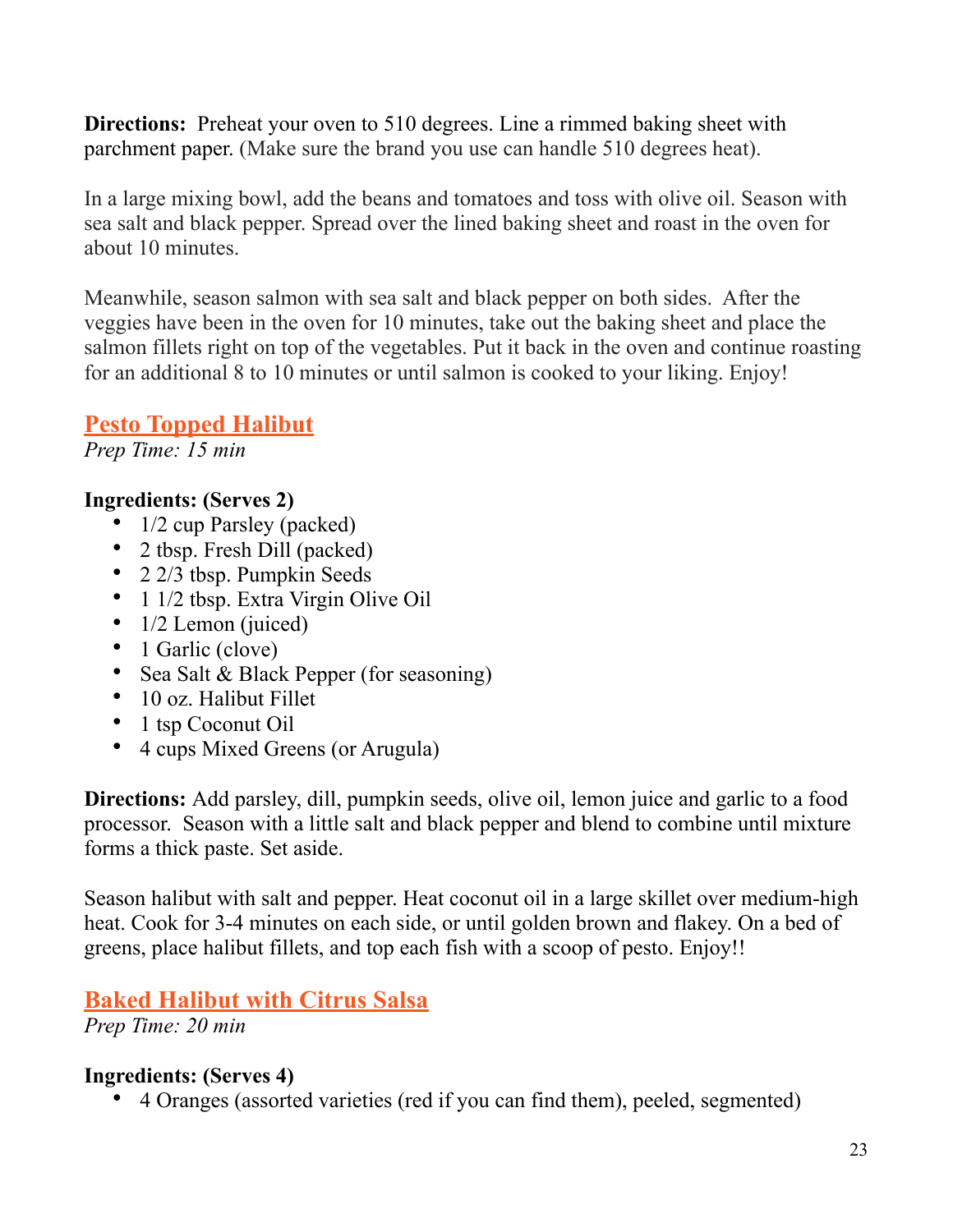- 1/4 cup Red Onion (diced)
- 1 Jalapeno Pepper (seeded and minced)
- 1/2 cup Cilantro (chopped)
- $1/2$  Lime (juiced)
- 1 tbsp. Extra Virgin Olive Oil
- 1 tsp. Balsamic Vinegar
- 1/2 tsp. Paprika (just a sprinkle!)
- Sea Salt & Black Pepper (just to season!)
- 20 oz. Halibut Fillet
- 1 tbsp. Extra Virgin Olive Oil
- $\bullet$  1/2 Lemon

**Directions:** Preheat oven to 400 degrees F. In a glass baking dish, drizzle half the olive oil on the bottom and spread it out so the Halibut doesn't stick. Arrange the fillets in the dish.

Drizzle remainder of the olive oil on top of the fish and season with salt and pepper. Squeeze a little lemon juice over the top and bake for about 20 minutes until the Halibut flakes.

While the fish is cooking, combine orange segments, onion, jalapeno and cilantro in a medium bowl. Toss with lime juice, olive oil, vinegar, salt and pepper. Sprinkle paprika, and taste for seasoning. When the fish is done, plate and top with citrus salsa. Enjoy!

### Favorite Soups…

**Amazing Detox Soup**  *Prep Time: 30 Min*

#### **Ingredients: (Serves 4)**

- 2 tbsp. Extra Virgin Olive Oil
- 1 shallot, raw (peeled  $&$  sliced)
- 2 Garlic (2 cloves, minced)
- 2 tbsp. Ginger (fresh, peeled and grated)
- 4 cups Organic Chicken Broth (same as 32 ounces)
- 1 Carrot (peeled and chopped)
- 1 Beet (golden, peeled and sliced)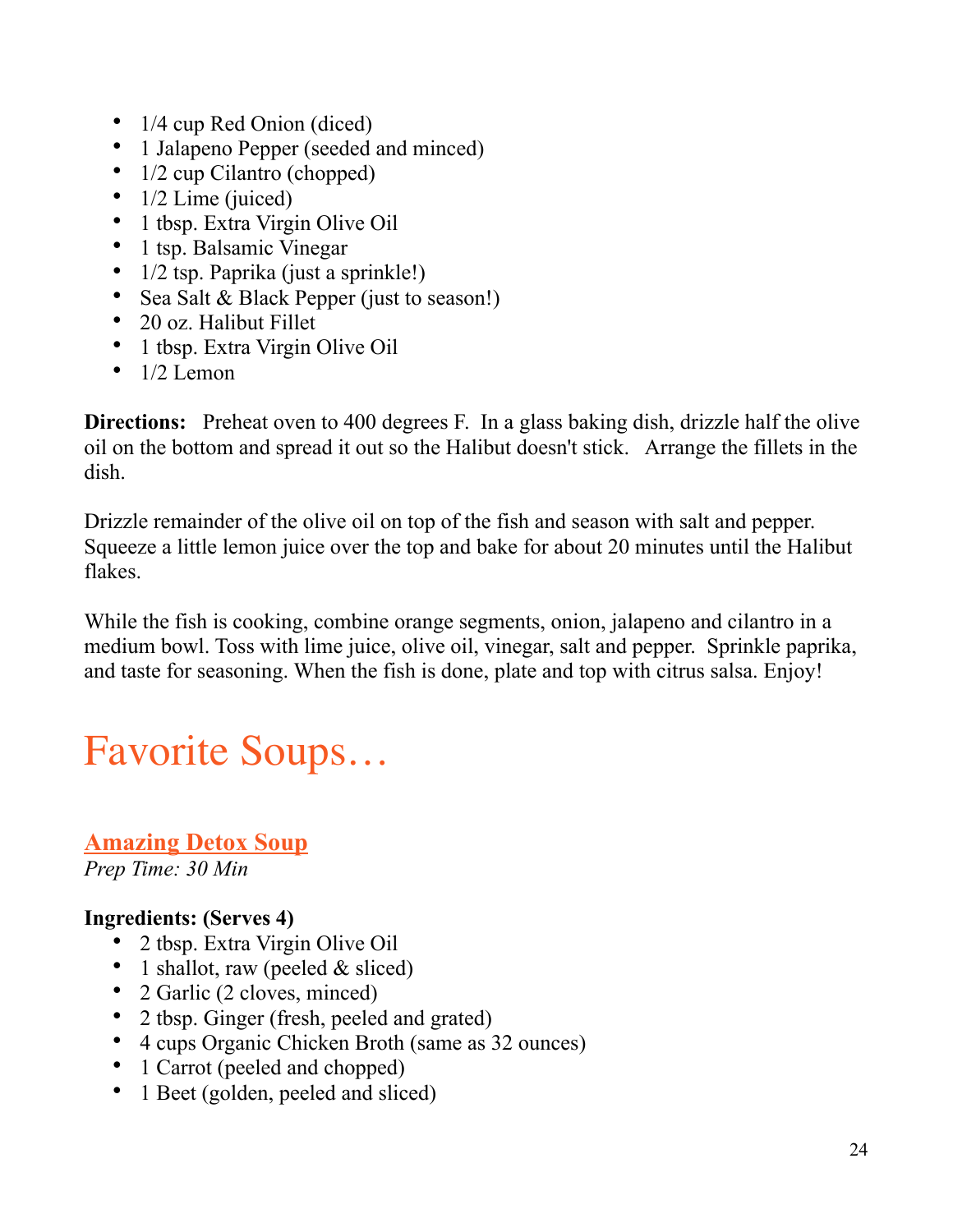- 1 cup Broccoli (florets, chopped)
- 1/4 head Cauliflower (florets, chopped)
- 1 serrano pepper (optional, sliced)
- 1 cup Purple Cabbage (chopped)
- 1 Red Bell Pepper (chopped)
- 1 Zucchini (chopped)
- 1 Sea Salt & Black Pepper (to season)
- 2 cups Kale Leaves (chopped)
- 1 cup Cherry Tomatoes (sliced in half)

**Directions:** Heat the olive oil in a large soup pot over medium heat. For a few minutes, sauté shallots, garlic, and ginger for about 3-4 minutes until softened.

Add chicken broth and raise heat to bring to a simmer. Add carrots and beets and simmer for 3-4 more minutes.

Add broccoli, cauliflower, and serrano pepper (if using) and simmer for another couple of minutes. The veggies should be just barely tender. If not, cook a little longer.

Add in the rest of your vegetables (cabbage, red pepper zucchini). Bring to a boil, and then reduce heat to a low simmer. Vegetables should be tender, but not soft. Add in spinach and tomatoes. Season with salt and pepper. Enjoy!

#### **World's Best Turkey Chili**

*Prep Time: 3 hours* 

#### **Ingredients: (Serves 8)**

- 1 tbsp. Extra Virgin Olive Oil
- 3 Garlic (cloves, minced)
- 2 Yellow Onion (medium, diced)
- 2 Red Bell Pepper (chopped)
- 2 Carrot (large, diced)
- 2 stalks Celery (diced)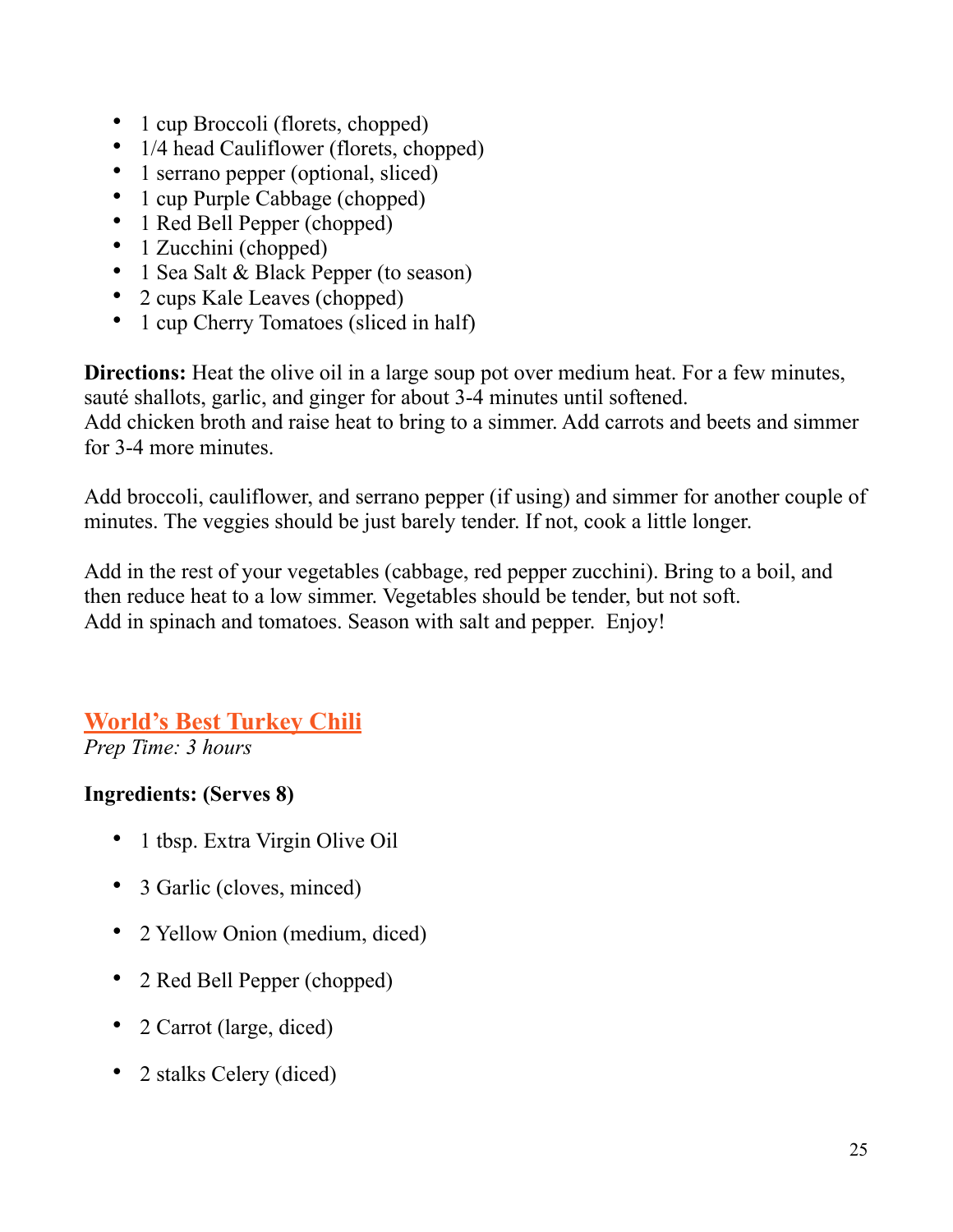- 1 Sweet Potato (peeled, chopped)
- 2 lbs. 93% Lean Ground Turkey
- 1 1/2 cups Water (more as needed)
- 15 oz. tomato Sauce
- 14 1/2 oz. Diced Tomatoes
- 3 tbsp. Chili Powder
- 1 tbsp. Cumin
- 1 tbsp. Paprika
- 1 tsp. Cayenne Pepper (extra if you like it hot!)
- 1 tsp. Sea Salt
- 1/2 tsp. Black Pepper
- 1 tsp. Red Pepper Flakes
- 2 Avocados

**Directions**: Heat the oil in a large soup pot over medium heat. Add garlic, onions, bell peppers, carrots, celery, and sweet potato. Sauté́ for 7-9 minutes, until soft.

Add the turkey and cook until it starts to brown (about 7 minutes), mixing often to break up chunks. Add 1 1/2 cups water, tomato sauce, diced tomatoes in their juices, chili powder, cumin, paprika, cayenne, salt, black pepper, and red pepper flakes. Bring to a boil, then reduce to a simmer. Keep uncovered. Cook for about 45 minutes, stirring often. When it's done, add extra spices to reach your desired flavor. Slice avocado for garnish, and enjoy!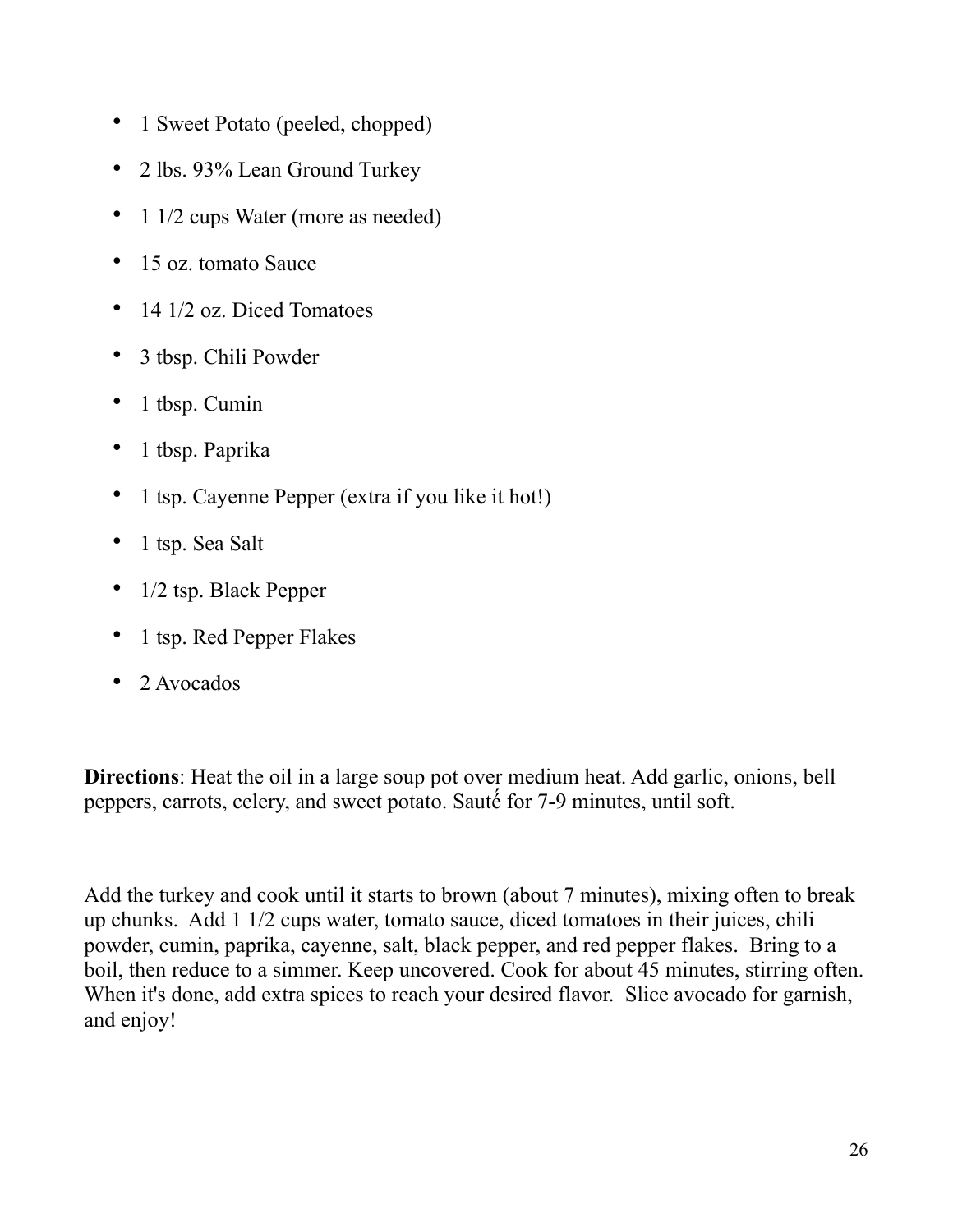**NOTES:** Leftovers - You'll use 4 servings of this recipe in the next few days. Divide the chili in half, and freeze the rest for later on in the challenge!

### Amazing Side Dishes & Add-On's…

#### **Roasted Broccoli**

*Prep Time: 30 min* 

#### **Ingredients: (serves 3)**

- 4 cups Broccoli (cut into florets)
- 2 tbsp. Extra Virgin Olive Oil
- 1/2 tsp. Sea Salt

**Directions:** Preheat oven to 425 degrees. On a rimmed baking sheet, toss the broccoli with olive oil and spread out on the sheet. Season lightly with salt. Roast for 20-25 minutes. Enjoy!

#### **Roasted Carrots**

*Prep Time: 25 min* 

#### **Ingredients: (serves 2)**

- 4 Carrot (medium, peeled)
- 1 tbsp. Extra Virgin Olive Oil
- 1/8 Sea Salt & Black Pepper (for seasoning)

**Directions:** Preheat oven to 400 degrees. Slice carrots diagonally into thick 1" slices. In a bowl toss carrots, oil and salt and pepper. Transfer to a baking sheet and roast for 20 minutes, or until tender. Enjoy!

#### **Sautéed Zucchini**

*Prep Time: 10 min* 

#### **Ingredients: (serves 3)**

- 1 1/2 tbsp. Coconut Oil
- 3 Zucchini (sliced)
- 1/3 tsp Sea Salt (or more to taste)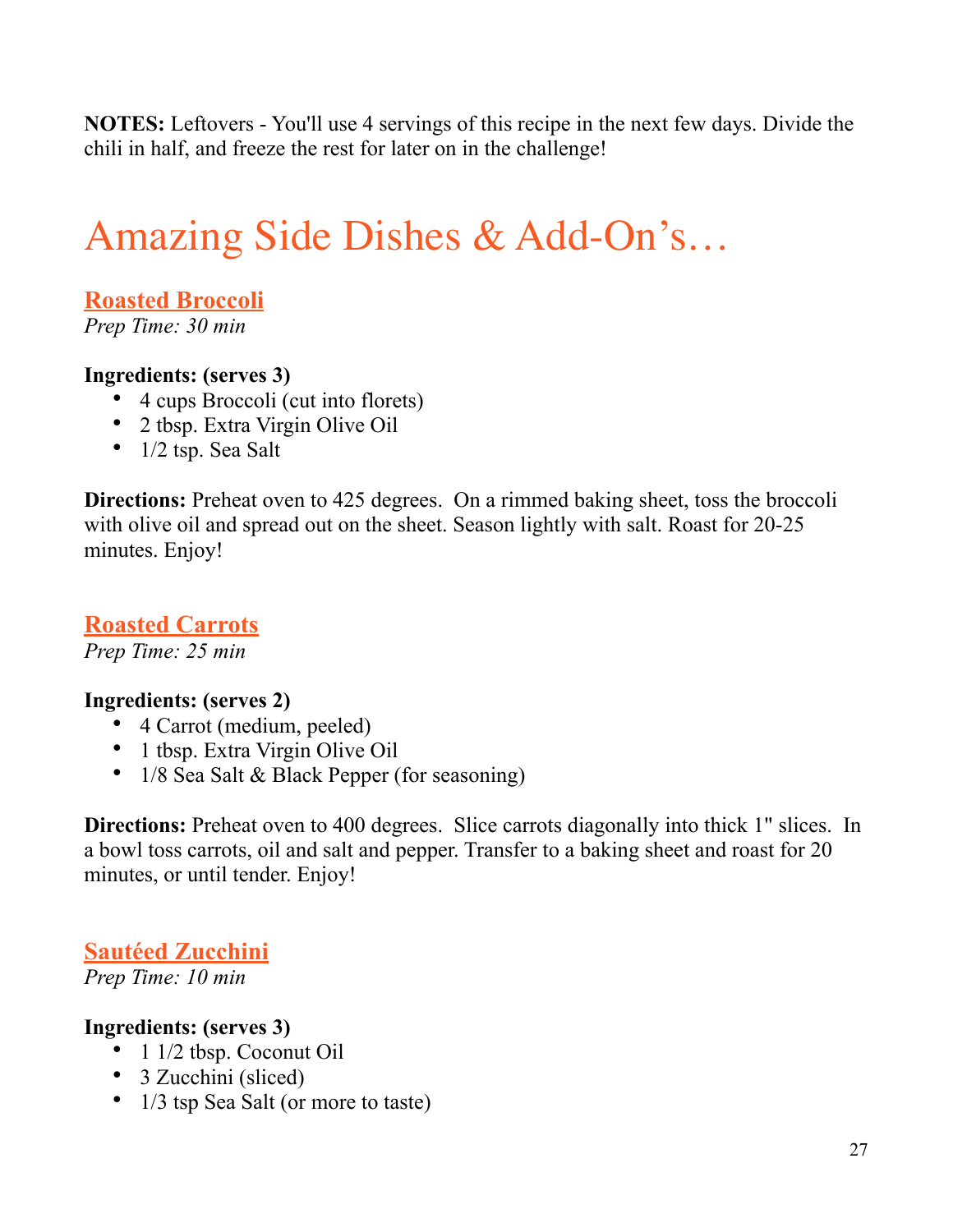**Directions:** Heat coconut oil in a skillet over med-high heat. Once the oil is hot, add zucchini and sauté for about 3-5 minutes per side, or until golden brown. Season with sea salt and enjoy!

#### **Roasted Asparagus**

*Prep Time: 15 min* 

#### **Ingredients: (serves 4)**

- 3 cups Asparagus (woody ends trimmed)
- 1 tbsp. Extra Virgin Olive Oil
- 1/4 tsp Sea Salt (or more to taste)

**Directions:** Preheat oven to 425 degrees. Toss asparagus with olive oil and season with salt. Spread on a rimmed baking sheet lined with parchment paper. Roast for 12 to 15 minutes. Enjoy!

#### **Roasted Cauliflower**

*Prep Time: 35 min* 

#### **Ingredients: (serves 4)**

- 1 head Cauliflower (chopped into florets)
- 2 tbsp. Extra Virgin Olive Oil
- 1/4 tsp Sea Salt (or more to taste)

**Directions:** Preheat oven to 350 degrees. Toss cauliflower florets with olive oil. Spread out on baking sheet. Season with salt, and then roast for 30 minutes or until golden brown. Flip cauliflower halfway through.Remove from oven, and enjoy!

#### **Sautéed Spinach**

*Prep Time: 10 min* 

#### **Ingredients: (Serves 4)**

- 1 lb. Baby Spinach (rinsed, dry)
- 1 1/2 tbsp. Extra Virgin Olive Oil
- 4 Garlic (cloves, minced)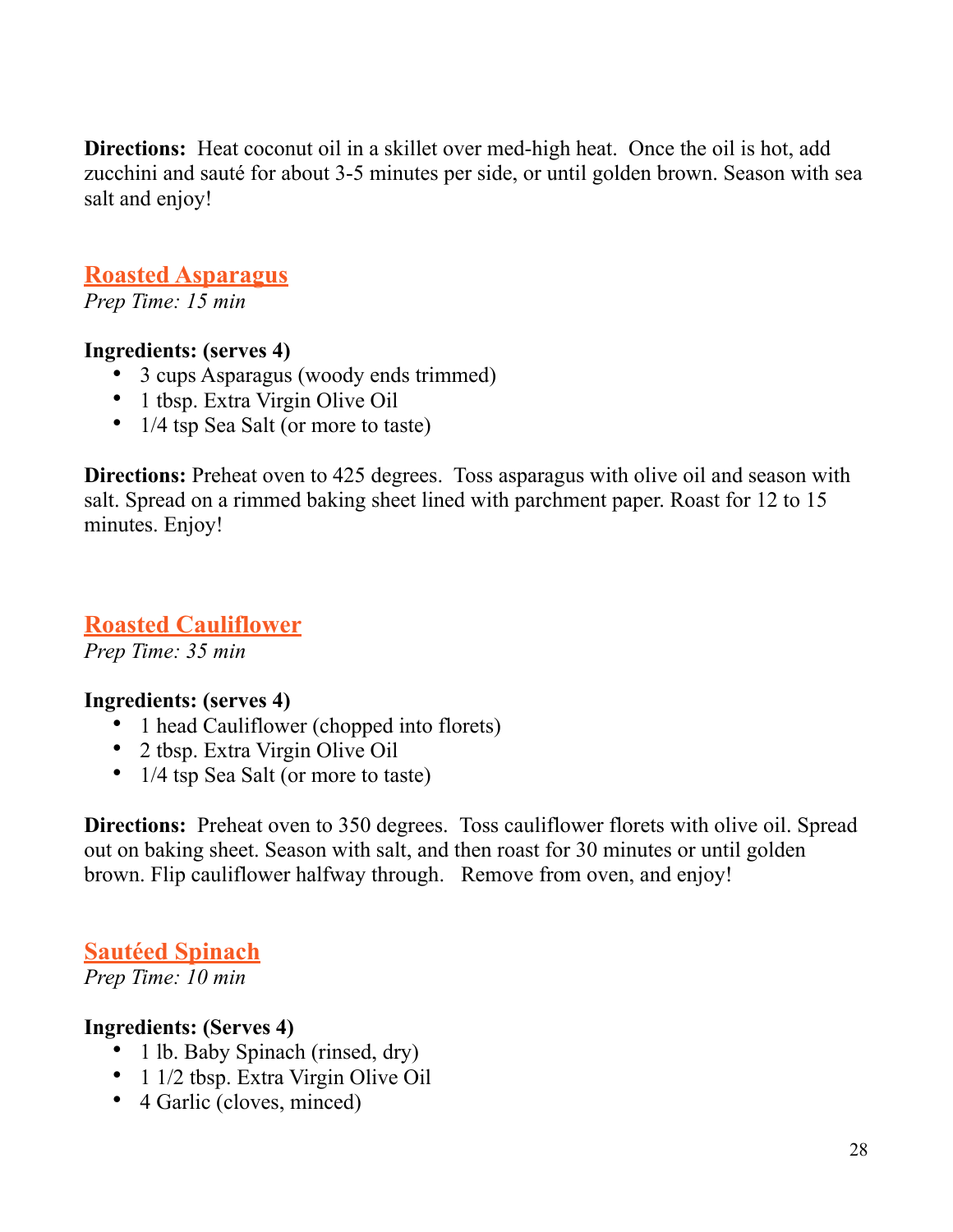- 1  $1/3$  tsp. Sea Salt
- 1/2 tsp. Black Pepper
- $\bullet$  1/2 Lemon
- 1/4 Sea Salt & Black Pepper (for seasoning)

**Directions:** In a large pot over medium heat, add olive oil and sauté garlic heat for 1 minute until soft, but not brown. Add spinach, salt, and pepper to the pot.

Toss spinach with garlic and oil. Cover and cook spinach for 2 minutes. Uncover and then turn the heat to high. Sauté the spinach for another minute. Continue stirring until all the spinach is wilted. Using a slotted spoon, remove the spinach. Squeeze a little lemon over the top. Season with salt and pepper. Enjoy!

#### **Roasted Butternut Squash**

*Prep Time: 35 min* 

#### **Ingredients: (Serves 4)**

- 6 cups Butternut Squash (peeled, seeded, & cubed)
- 2 tbsp. Extra Virgin Olive Oil
- Sea Salt & Black Pepper (for seasoning)

**Directions:** Preheat oven to 400 degrees. Toss butternut squash with olive oil in a bowl. Season with salt and black pepper. Arrange squash on a baking sheet. Roast for 25-30 minutes or until golden brown. Enjoy!

### Snacks & Such…

**Raw Almonds** *Prep Time: 1 min* 

#### **Ingredients: (1 serving)**

• 1/4 cup Almonds (raw)

**Directions:** Enjoy!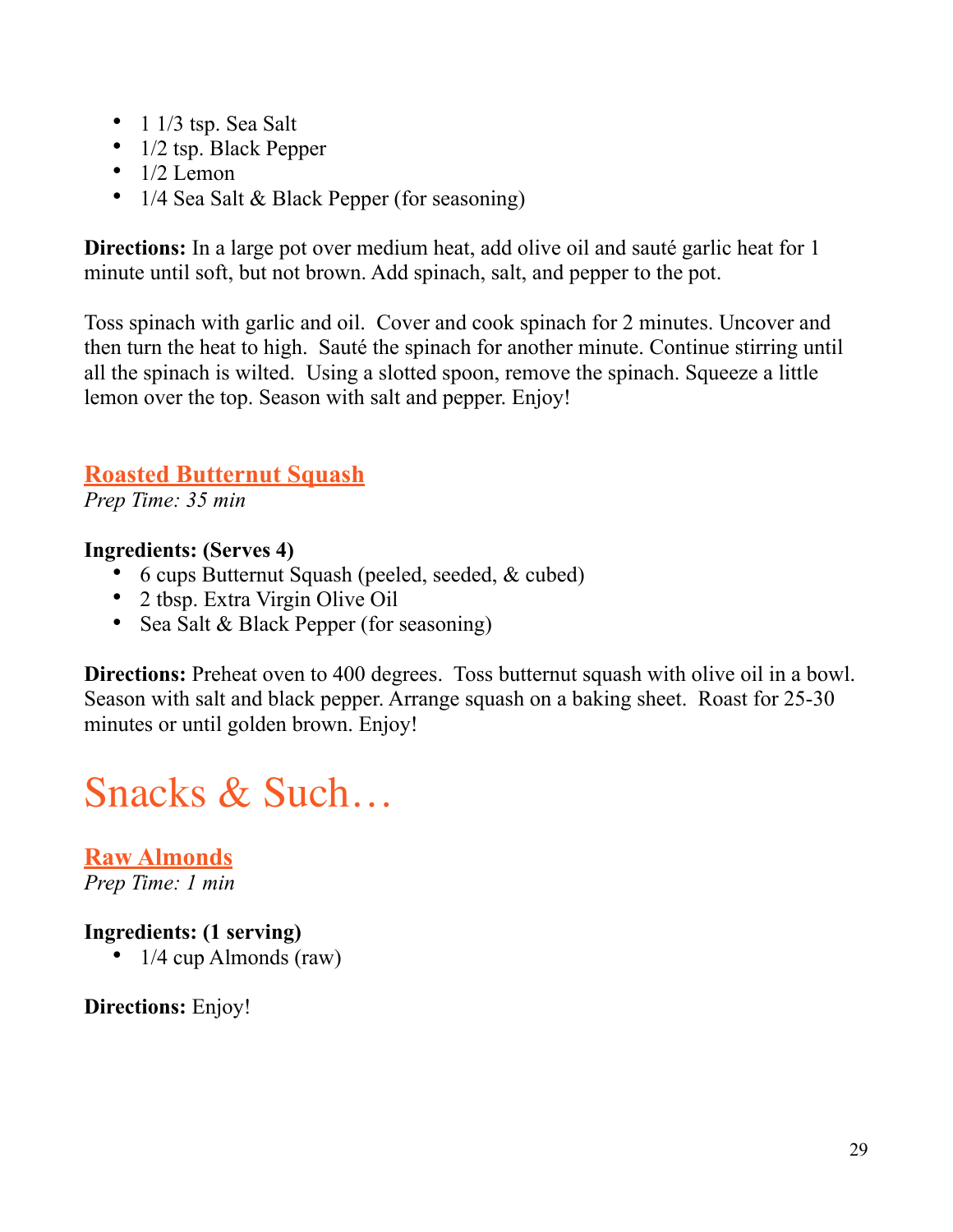#### **Raw Walnuts**

*Prep Time: 1 min* 

#### **Ingredients: (1 serving)**

•  $1/4$  cup walnuts (raw)

**Directions:** Enjoy!

#### **Berries & Yogurt**

*Prep Time: 1 min*

#### **Ingredients: (1 serving)**

- 1 cup Plain Greek Yogurt 1
- 1/2 cup Mixed Berries
- 1 tbsp. Walnuts (chopped)

**Directions:** Mix berries and nuts in with yogurt and enjoy!

#### **Yogurt & Nuts**

*Prep Time: 1 min*

#### **Ingredients: (1 serving)**

- 1 cup Plain Greek Yogurt
- 1 tbsp. Almonds (chopped)

**Directions:** Mix nuts in with yogurt and enjoy!

#### **Apple & 1 Tbsp. Almond Butter**

*Prep Time: 1 min* 

#### **Ingredients: (1 serving)**

- 1 Apple
- 1 tbsp. Almond Butter

**Directions**: Enjoy!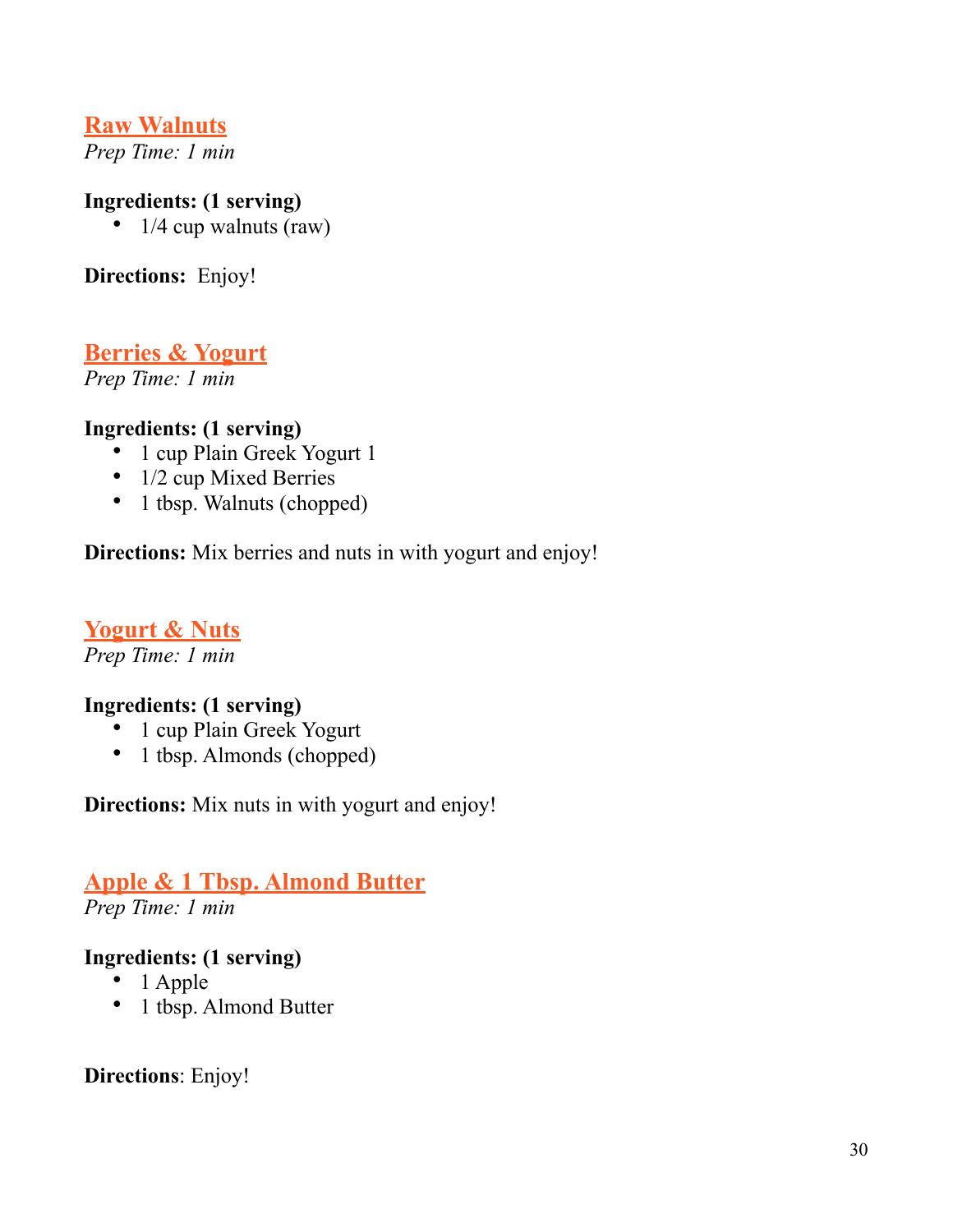#### **Apple & 2 Tbsp. Almond Butter**

*Prep Time: 1 min* 

#### **Ingredients: (1 serving)**

- 1 Apple
- 2 tbsp. Almond Butter

**Directions**: Enjoy!

#### **Clean Trail Mix**

*Prep Time: 1 min*

#### **Ingredients: (serves 6)**

• 16 oz. Clean Trail Mix

**Directions:** Grab and go snack! Make your own by combining your favorite nuts and dried fruits.... but it's a lot easier to buy a pre-made mix! Look for a "clean" trail mix in any health food store or where the nuts and seeds are in the grocery store.

Make sure there are NO added sugars or preservatives. Choose organic if possible. Amazon has a great variety also.

#### **3 Stalks Celery & 1 Tbsp. Almond Butter**

*Prep Time: 1 min* 

#### **Ingredients: (1 serving)**

- 3 Stalks of Celery
- 1 tbsp. Almond Butter

**Directions**: Enjoy!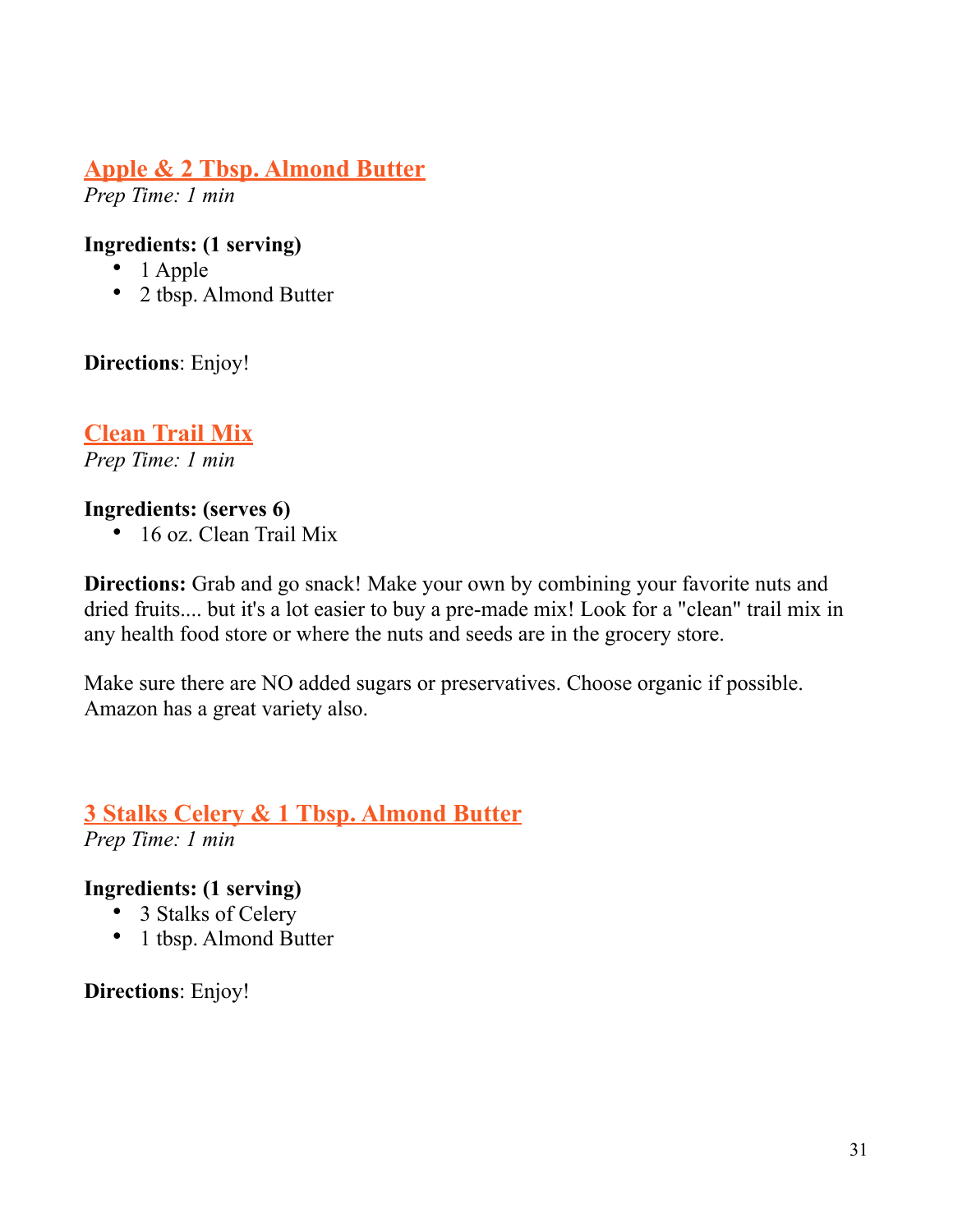#### **Fresh Sliced Veggies**

#### *Prep Time: 3 min*

#### **Ingredients: (2 servings)**

- 1 Yellow Bell Pepper (sliced)
- 2 Carrot (sliced)
- 3 stalks Celery (sliced

#### **Directions:** Enjoy!

### Ways to Personalize Your Plan

- Exchange a protein for a protein
- Carbohydrate for a carbohydrate
- Healthy fat for a healthy fat
- Fruit for a fruit
- Vegetable for a vegetable

#### **Non-Starchy Veggies (NSV's):**

| Artichoke               | Carrots             | Jicama           | <b>Sprouts</b>  |
|-------------------------|---------------------|------------------|-----------------|
| Artichoke hearts        | Cauliflower         | Leeks            | Squash (summer) |
| Asparagus               | Celery              | <b>Mushrooms</b> | Swiss chard     |
| <b>Beets</b>            | Cucumber            | Okra             | Tomato          |
| <b>Brussels</b> sprouts | Eggplant            | Onions           | Turnips         |
| <b>Broccoli</b>         | Greens (no iceberg) | Peppers          | Zucchini        |
| Cabbage                 | Hearts of palm      | Radishes         |                 |